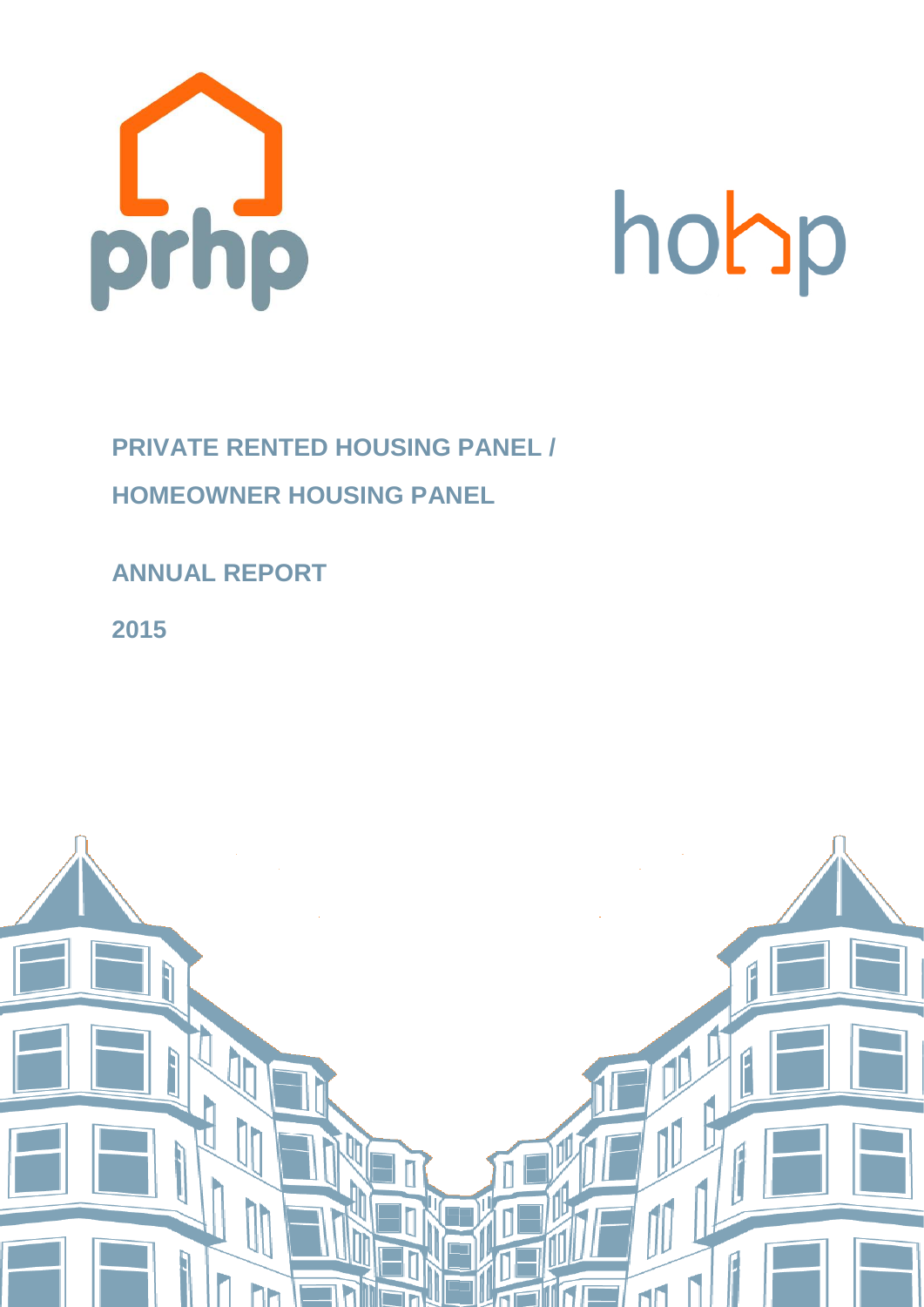Laid before the Scottish Parliament by the Scottish Ministers under section 29(4) of the Housing (Scotland) Act 2006, and section 27(3) of the Property Factors (Scotland) Act 2011 February 2017

SG/2017/16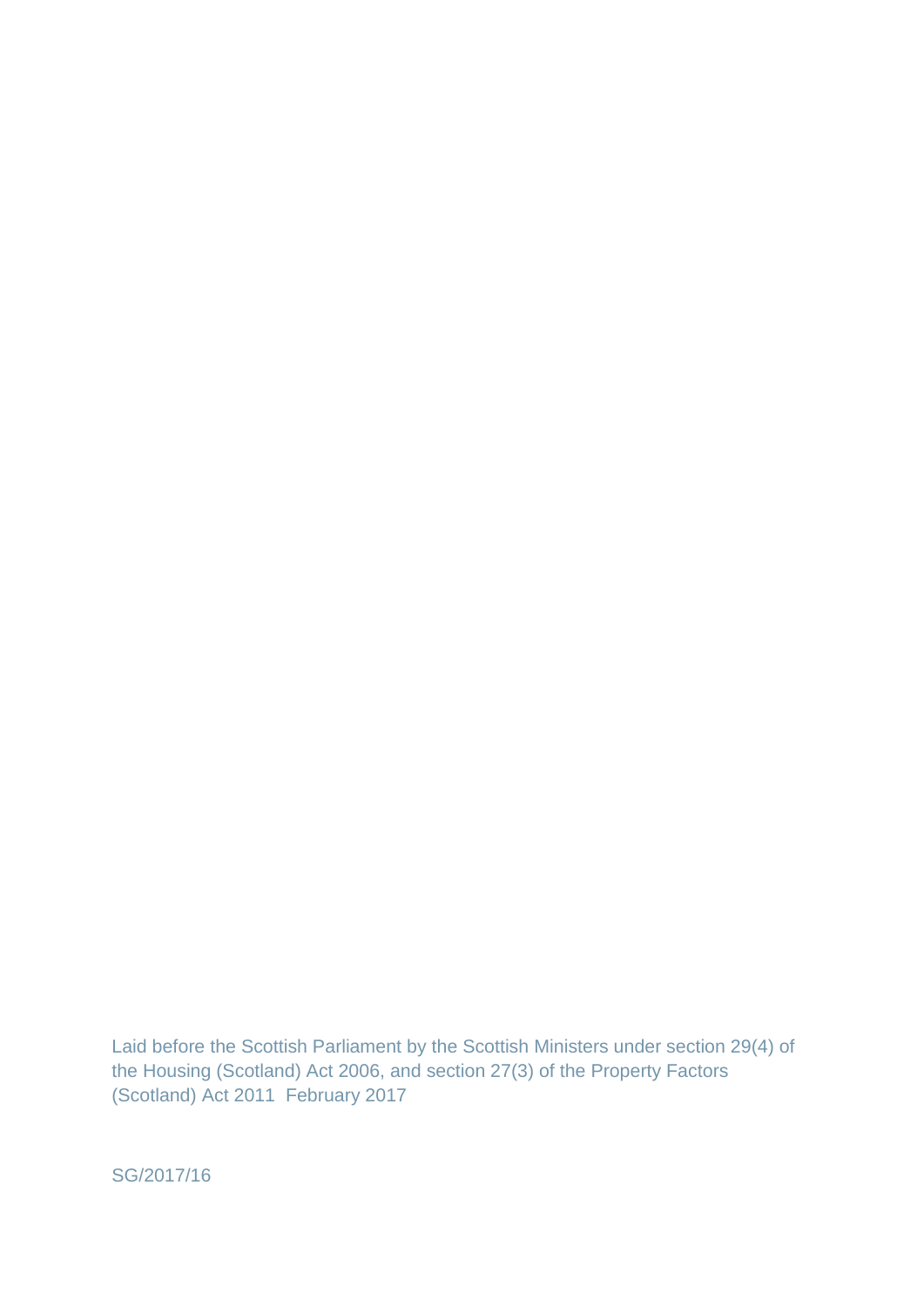## **Contents**

| <b>President's Foreword</b>                       |            |
|---------------------------------------------------|------------|
| <b>1: The Private Rented Housing Panel (PRHP)</b> | <b>P4</b>  |
| <b>2: PRHP Key Statistics</b>                     | P7         |
| 3: The Homeowner Housing Panel (HOHP)             | <b>P15</b> |
| <b>4: HOHP Key Statistics</b>                     | <b>P17</b> |
| <b>5: Finance</b>                                 | P29        |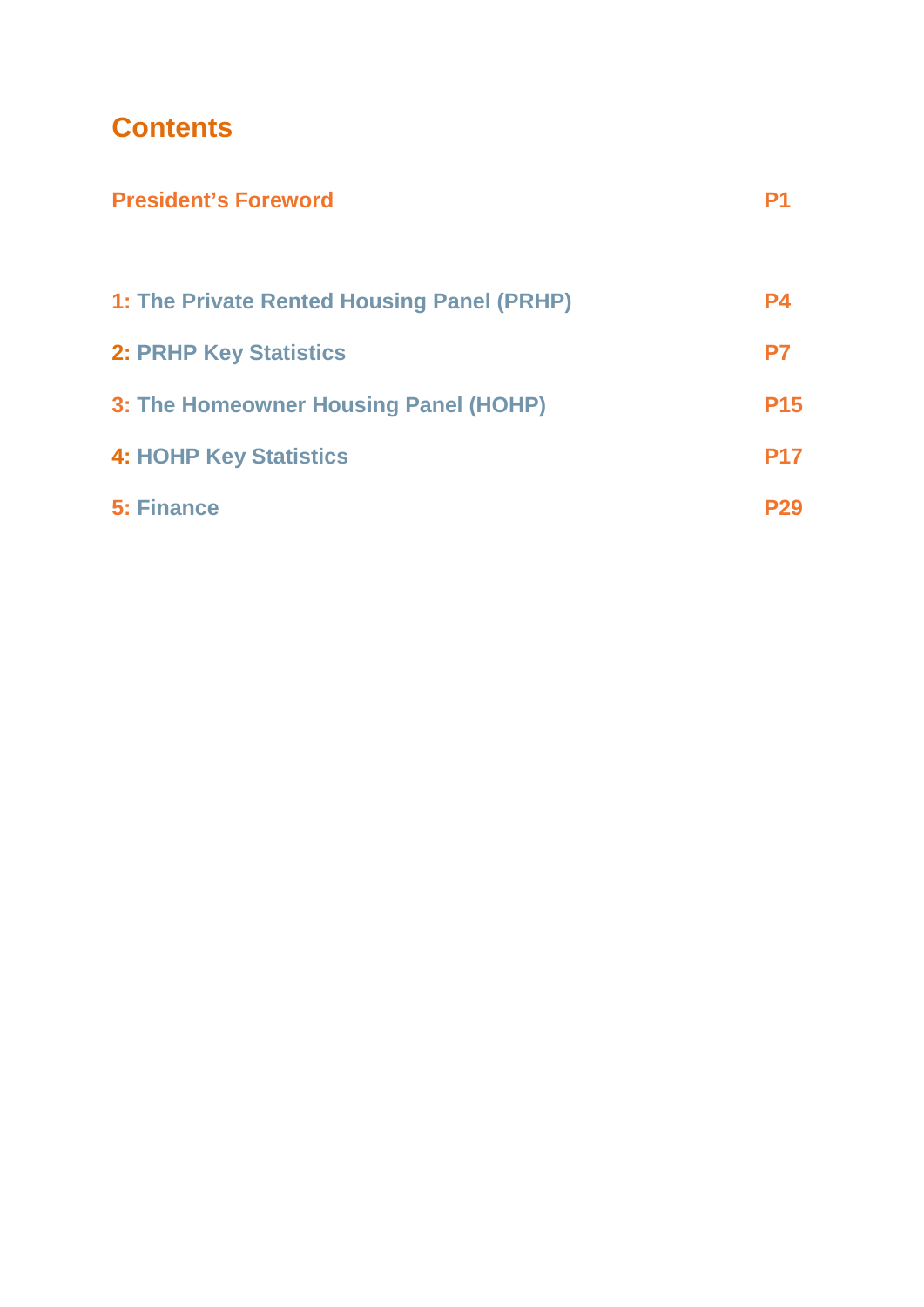#### **President's Foreword**



It is my pleasure to present the Annual Report of the Private Rented Housing Panel (and Homeowner Housing Panel) for the year 2015.

This year I have decided to condense the information provided in the Annual Reports for PRHP and HOHP and to incorporate them within one report. The procedures for making applications to HOHP and PRHP are now well established and there is no longer a need to detail these procedures in an annual report.

However, the same level of statistical information, as provided in previous years, is reported.

This Report, in accordance with statute, covers the period from 1 January 2015 until 31 December 2015. In certain topics within the report, such as mediation, information has been provided for the reporting period and extends into 2016 to provide a full picture of outcomes, and where this occurs it is highlighted in the text. It has to be remembered that the report covers a specific period of ongoing processes.

Traditionally, the Panels have dealt with cases relating to the assessment of private sector rents under the Rent (Scotland) Act 1984 and the Housing (Scotland) Act 1988 and also referrals from tenants concerning the landlord's duty to meet the repairing standard under the Housing (Scotland) Act 2006. The repairing standard covers the legal obligations of private landlords to ensure that a house meets a minimum physical standard. Since October 2012, the Homeowner Housing Panel has considered applications brought by homeowners complaining that their property factor does not meet minimum service levels laid down in a statutory Code of Conduct and/or has failed to carry out the duties of a property factor. The definition of "property factor" is widely stated in the Property Factors (Scotland) Act 2011 and covers land management and building related disputes where the property factor is a commercial business, housing association or local authority.

This year has seen the judicial members and the panel administration working towards the introduction of third party reporting in repairing standard cases which was introduced by the Housing (Scotland) Act 2014. This gives third parties (currently defined as local authorities) the ability to take cases to PRHP relating to the landlord's duty to meet the repairing standard. The ability of local authorities to bring such cases was introduced in a phased basis between December 2015 and June 2016 with all Local Authorities able to bring an application by 1 June 2016.

On 1 December 2015 we also saw the extension of the repairing standard to include provision for giving warning if carbon monoxide is present in a concentration that is hazardous to health. From that date landlords became subject to a duty to ensure electrical safety inspections are carried out at five year intervals. Statutory Guidance has been issued by Scottish Ministers which outlines requirements in these areas. We take seriously the need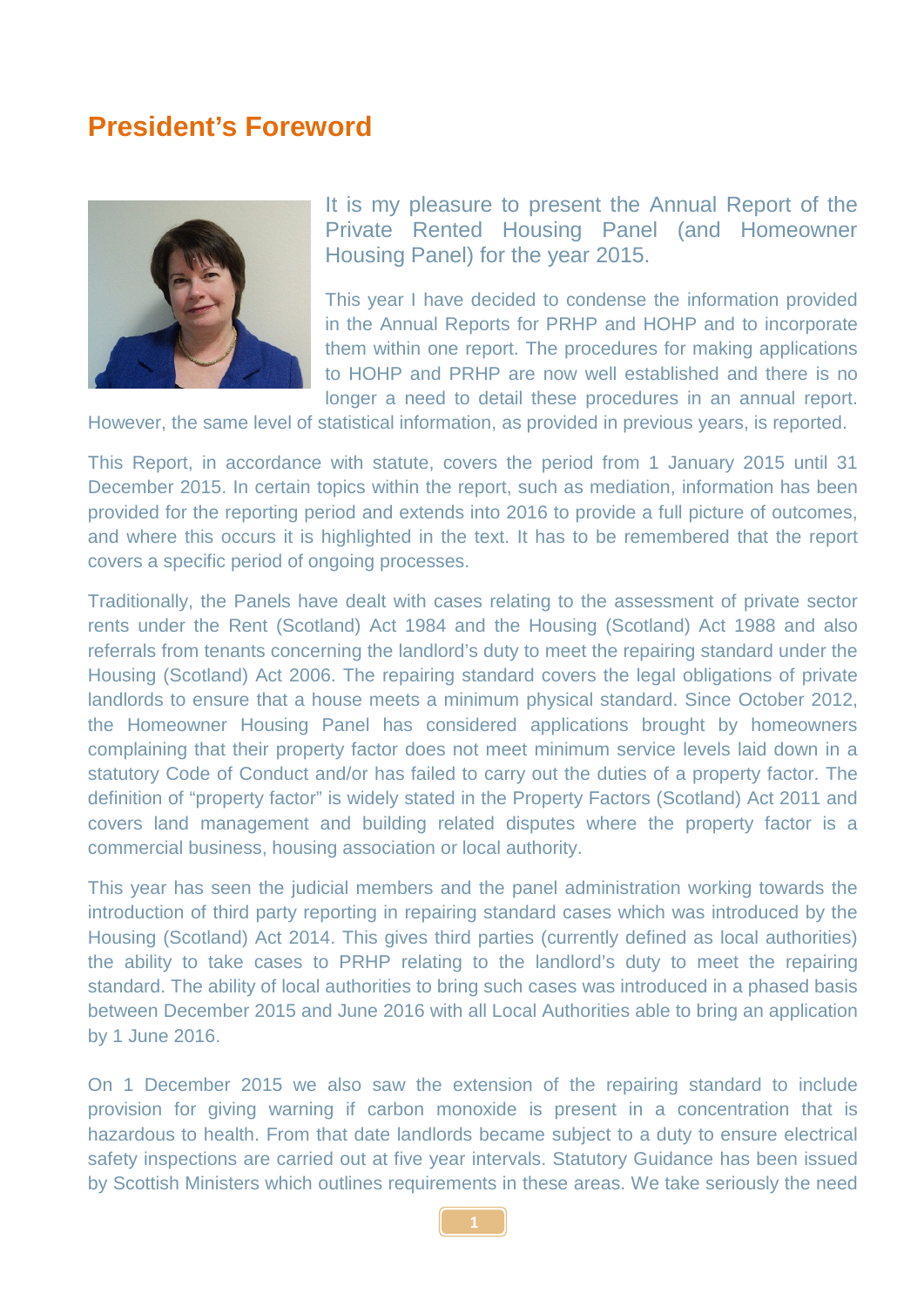to provide information to stakeholders in relation to these legislative requirements. Our website was updated during 2015 to try to make it easier for users to access this information, as well as easier to search all written decisions issued by Committees of HOHP and PRHP.

The third change introduced in December 2015 was the introduction of a new jurisdiction for private landlords to make applications to PRHP to assist them in exercising their legal right of entry to a property to ensure compliance with the repairing standard. The legislation for this was contained in the Private Rented Housing (Scotland) Act 2011.

During 2015 recruitment exercises were conducted for legal chairpersons and surveyor members to increase the pool of judicial members to service the projected increase in applications as a result of third party applications. Generally, the committees in rent and repairing standard cases involve two members, a surveyor member and a legal chairperson, whilst the housing members, sitting alone, consider right of entry applications. Members are selected for HOHP Committees depending on the nature of the dispute and any specialism required to determine the issue.

During the year attention turned toward proposals for further changes which will impact on the panels in 2016 and 2017. These changes involve the creation of a Housing and Property Chamber which will sit within the First-tier Tribunal for Scotland following the passage of the Tribunals (Scotland) Act 2014. The PRHP and HOHP will form the core of the Chamber with further new jurisdictions being added in 2017 following the implementation of Parts 3 and 4 of the Housing (Scotland) Act 2014. This involves the transfer of the sheriffs' jurisdiction for civil cases relating to the private rented sector in Scotland to the First-tier Tribunal and the creation of a regulatory framework for letting agents operating in Scotland. This is intended to give landlords and tenants in the private rented housing sector access to a specialist, accessible and consistent decision making body. A new tenancy regime is also to be introduced and the dispute resolution mechanism is by application to the First-tier Tribunal. From the end of 2017, the registration of letting agents will be compulsory and compliance with a statutory code of practice for all registered letting agents will be mandatory. There will be a means of redress for tenants and landlords to the First-tier Tribunal in relation to letting agent code of practice disputes; and a route of appeal for letting agents on decisions by Scottish Ministers in relation to entry to, or removal from, the letting agent register.

With all the changes implemented in 2015 and future changes proposed, it has been a busy year for everyone connected with the Panels. However, we are aware that despite ongoing changes, our focus must remain the delivery of a high quality and user centred service for judicial decision making within the housing/property jurisdictions.

The report discloses that during 2015, PRHP applications increased by 20% with a corresponding decrease in HOHP applications of 20%. A high proportion of applications to the panels originated from Glasgow City, followed by City of Edinburgh, with Dundee City and South Lanarkshire also showing significant volumes. In about a third of repairing standard applications, the committee determined that by the time of the Committee inspection and hearing the house, which was the subject of complaint, met the repairing standard. From the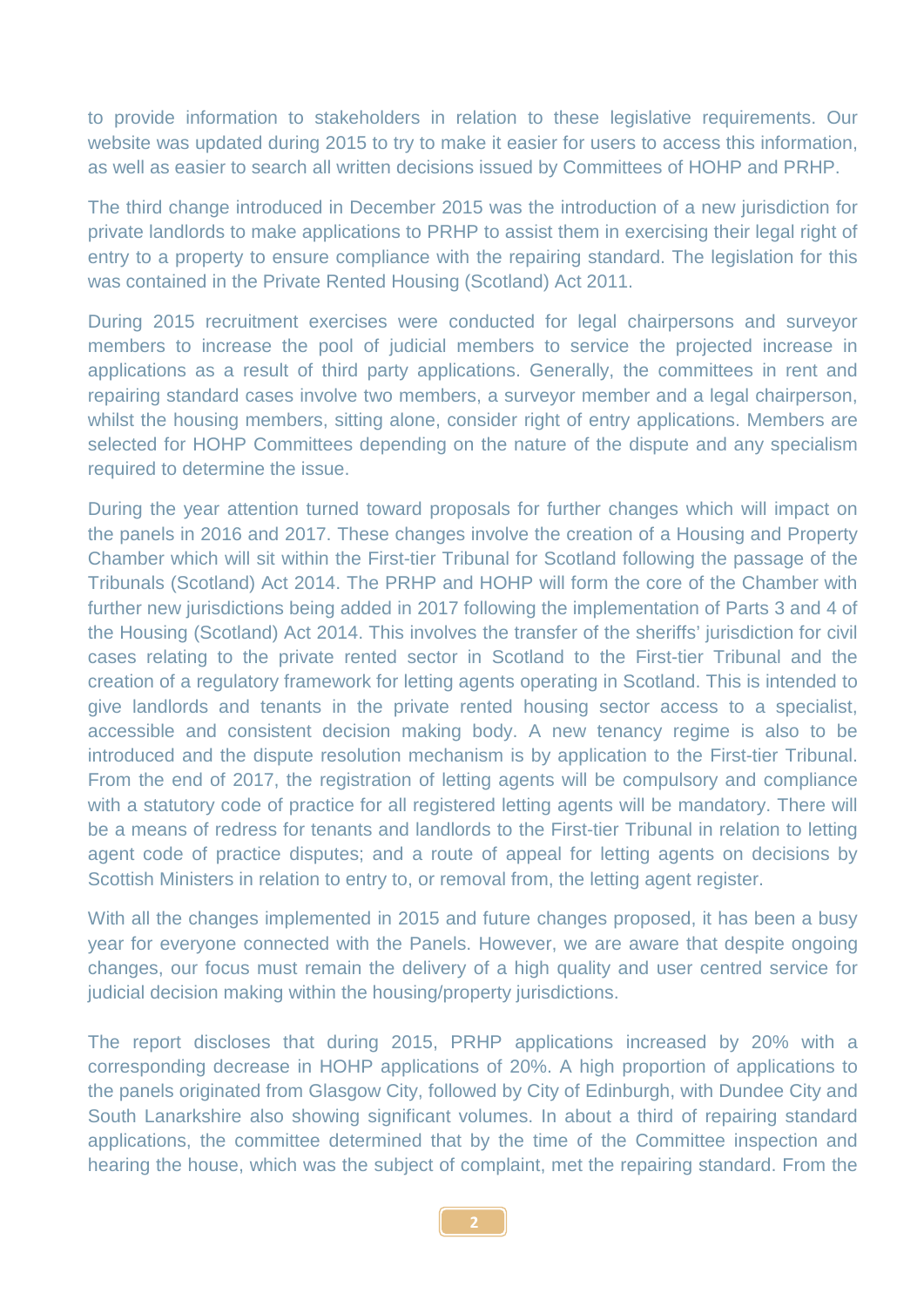information available, it appears that in some instances the mere action of bringing an application results in works being carried out to the property.

In HOHP the trend continued from previous years of a high proportion of complaints relating to communication, consultation and complaint handling, although there is evidence from outcomes in the reported figures of some service improvement in these areas. In comparison with previous annual report figures, a significantly higher proportion of applications were withdrawn by homeowners before a committee hearing and this may be a result of encouraging parties to meet to discuss their complaints, either through informal dialogue or mediation. The mediation figures for HOHP are encouraging with 32 applications being considered at mediation resulting in closure of 22 applications.

Finally, I would like to recognise the enthusiasm and talents of the Panels' judicial membership and of the administrative staff assigned to the Panels by the Scottish Courts and Tribunals Service (SCTS). I thank them for their considerable commitment and support throughout the year in delivery of a user focussed and professional service.

Ever mindful of costs, I congratulate the team on production of this annual report without incurring printing costs.

Devang.

Mrs Aileen Devanny President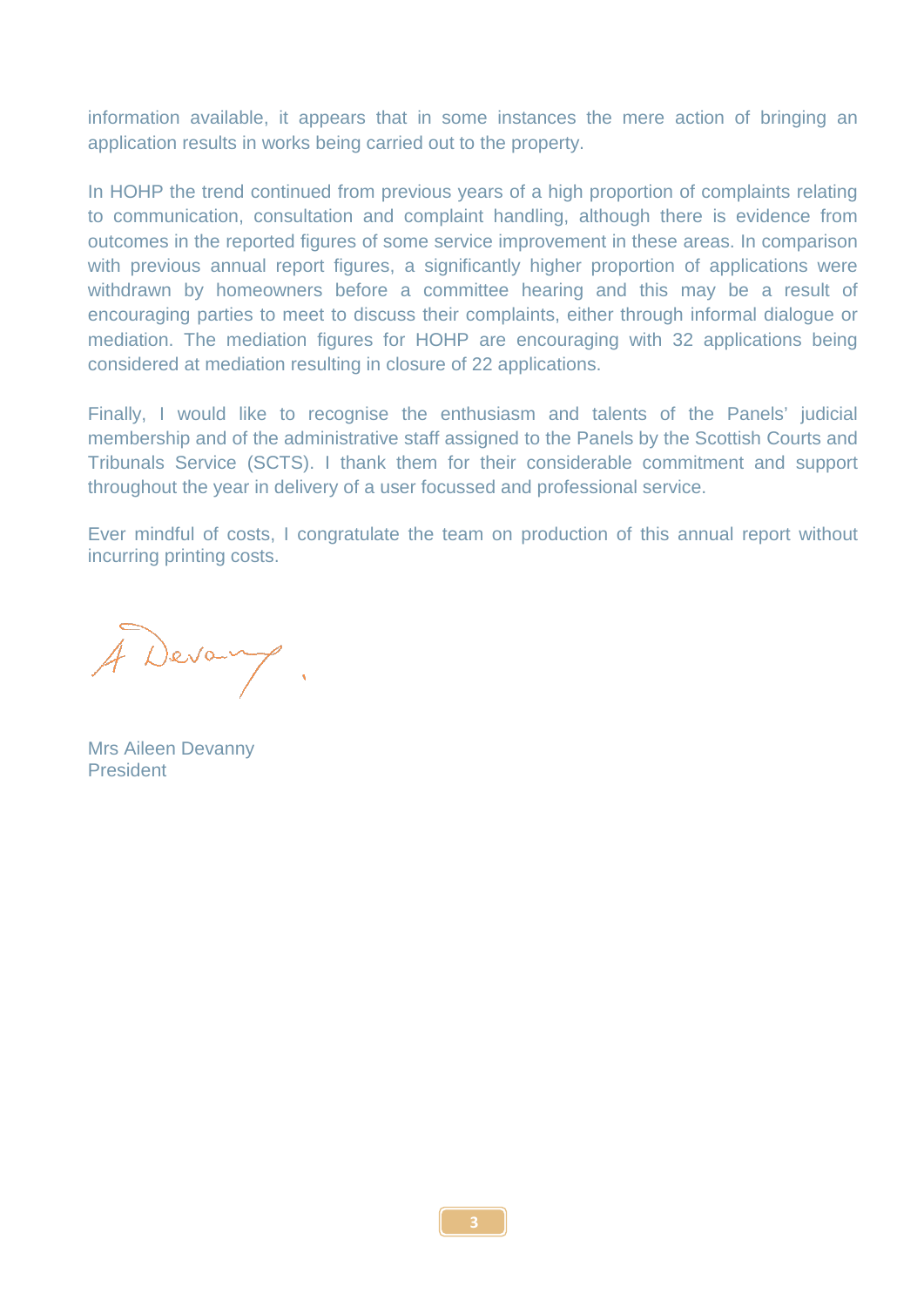## **1. The Private Rented Housing Panel**

The Private Rented Housing Panel (prhp) is a Scottish tribunal established by the Housing (Scotland) Act 2006. The objective of prhp is to resolve disputes between tenants and landlords in the private rented housing sector by the use of informal and flexible procedures.

The Panel considers issues relating to:

- 1. determining applications from tenants concerning the landlord's duty to meet the repairing standard under the Housing (Scotland) Act 2006.
- 2. considering objections to Fair Rents fixed by Rent Officers for regulated tenancies under the Rent (Scotland) Act 1984
- 3. determining market rents for short assured tenancies and terms and/or market rents for statutory assured tenancies under the Housing (Scotland) Act 1988

#### **Repairing Standard Cases**

The Housing (Scotland) Act 2006 introduced a mechanism for tenants in the private rented sector to seek to compel their landlord to carry out necessary repairs to ensure that the property meets the "repairing standard". The Act imposes a duty upon a landlord to ensure that a house meets that standard at the start of the tenancy and at all times during the tenancy.

The repairing standard is set out in section 13 of the 2006 Act. A house meets the repairing standard if -

- a. the house is wind and water tight and in all other respects reasonably fit for human habitation;
- b. the structure and exterior of the house (including drains, gutters and external pipes) are in a reasonable state of repair and in proper working order,
- c. the installations in the house for the supply of water, gas and electricity and for sanitation, space heating and heating water are in a reasonable state of repair and in proper working order,
- d. any fixtures, fittings and appliances provided by the landlord under the tenancy are in a reasonable state of repair and in proper working order,
- e. any furnishings provided by the landlord under the tenancy are capable of being used safely for the purpose for which they are designed, and
- f. the house has [satisfactory provision](http://www.edinburgh.gov.uk/internet/Housing/Private_tenants_and_home_owners/Letwise/CEC_frequently_asked_questions_-_safety,_inspections,_antisocial_behaviour) for detecting fires and for giving warning in the event of fire or suspected fire.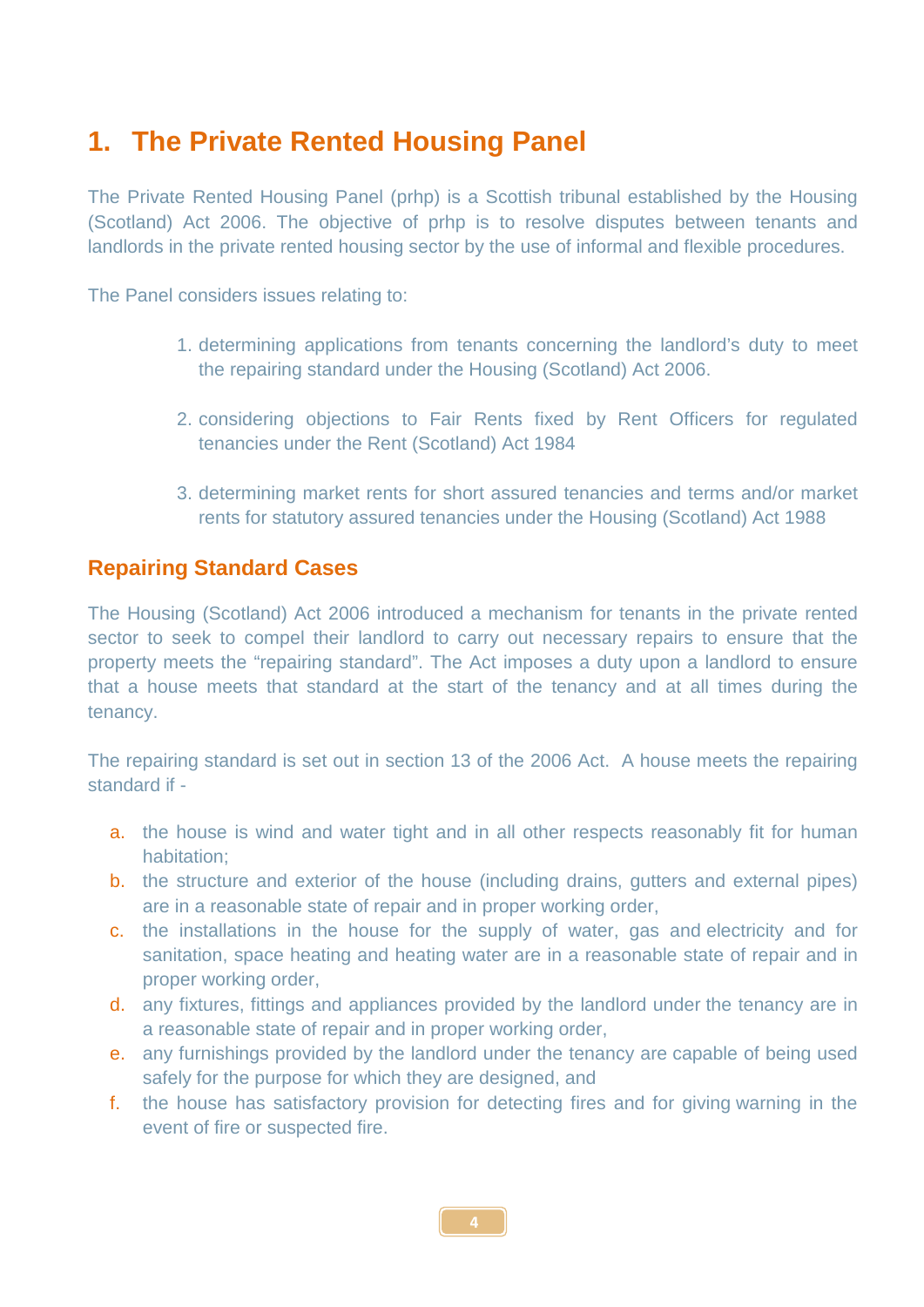g. the house has satisfactory provision for giving warning if carbon monoxide is present in a concentration that is hazardous to health<sup>[1](#page-7-0)</sup>

The repairing standard applies to most tenancies in the private rented sector. An application can only be accepted from a current tenant of a property and from 1 December 2015 (on a phased basis) from a Scottish Local Authority.

Applications by tenants under the 2006 Act have become the primary area of work for the prhp, and the volume of applications has been increasing in recent years.

New statutory guidance relating to electrical installations and carbon monoxide detectors was introduced on 1 December 2015. These changes place stricter criteria on private landlords to meet electrical safety standards and add a requirement for suitable carbon monoxide detection. This is in addition to the existing statutory guidance on satisfactory provision for detecting and giving warning of fires. Links to the statutory guidance referred to in this paragraph are available on our website.

#### **Rent Assessment Cases**

The prhp has jurisdiction in rent assessment cases under the Rent (Scotland) Act 1984 (the "1984 Act") and the Housing (Scotland) Act 1988 (the "1988 Act").

Under the 1984 Act, the Panel considers appeals by landlords or tenants against rents registered by Rent Officers in relation to regulated tenancies,and determines fair rents for properties in accordance with the provisions of that Act.

Under the 1988 Act, the Panel considers, in relation to assured and short assured tenancies:-

- (a) Appeals by tenants against the level of rents set by landlords and to decide a market rent for such properties in accordance with that Act, and
- (b) Appeals by landlords or tenants where the other party has proposed a review of the terms of the tenancy.

Full details about the prhp and how it works can be found on our website.

#### **Changes from 1 December 2015**

The [Housing \(Scotland\) Act 2014](http://www.legislation.gov.uk/asp/2014/14/part/3/crossheading/enforcement-of-repairing-standard/enacted) amended the Repairing Standard legislation to allow a Third Party (specifically the local authority) to make applications in the same way as the tenant. The local authority must take the same notification action as a tenant prior to making the application.

<span id="page-7-0"></span>**.** 

<sup>1</sup> Since 1 December 2015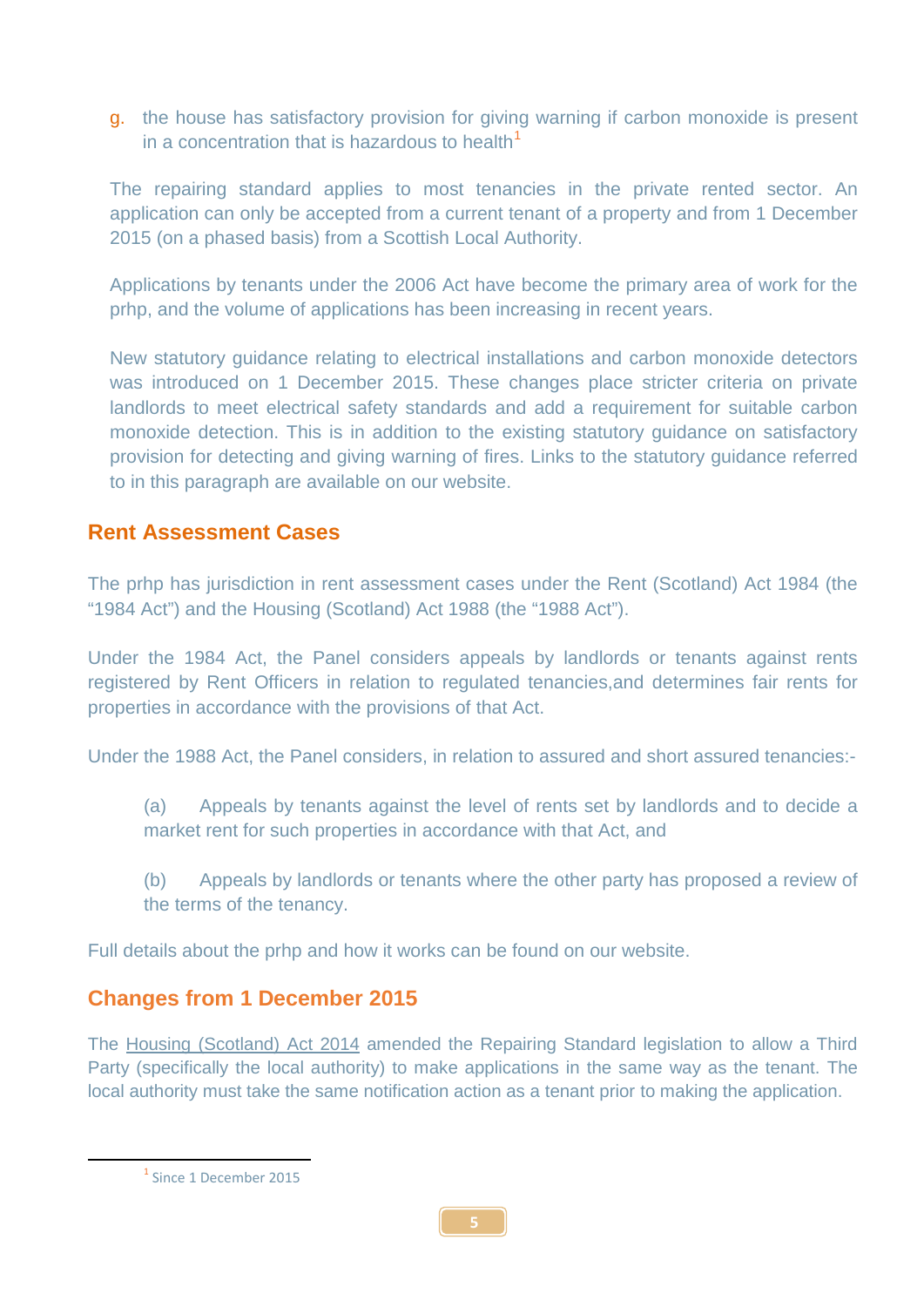A phased approach was taken to the implementation of third party applications. See below for a list of the commencement dates and which local authorities belonged to each phase:

- Phase 1 to commence from 1 December 2015
- Phase 2 to commence from 1 April 2016
- Phase 3 to commence from 1 June 2016

Phase 1 - 1 December 2015: Glasgow City; Dundee City; Dumfries and Galloway (3 authorities)

Phase 2 - 1 April 2016: City of Edinburgh; Aberdeen City; Renfrewshire; Highland; North Lanarkshire; North Ayrshire; Aberdeenshire; West Lothian; East Dunbartonshire; Comhairle nan Eilean Siar; East Ayrshire; East Lothian; Moray; Orkney Islands; Shetland Islands. (15 authorities)

Phase 3 - 1 June 2016: Fife; South Lanarkshire; East Renfrewshire; Scottish Borders; Stirling; Angus; Argyll and Bute; South Ayrshire; Midlothian; Perth and Kinross; Clackmannanshire; Falkirk; Inverclyde; West Dunbartonshire. (14 authorities)

Guidance on the third party procedure is available on our website.

The Private Rented Housing (Scotland) Act 2011 made a further amendment to the Housing (Scotland) Act 2006 which allows a private landlord to apply to prhp for assistance in exercising their right of entry to tenanted property to view the state and condition of the property and/or to carry out works to meet the requirements of the 2006 Act. Once an application for right of entry is received it is allocated to one member of the panel. This is usually a housing member.

Guidance on right of entry applications is available on our website.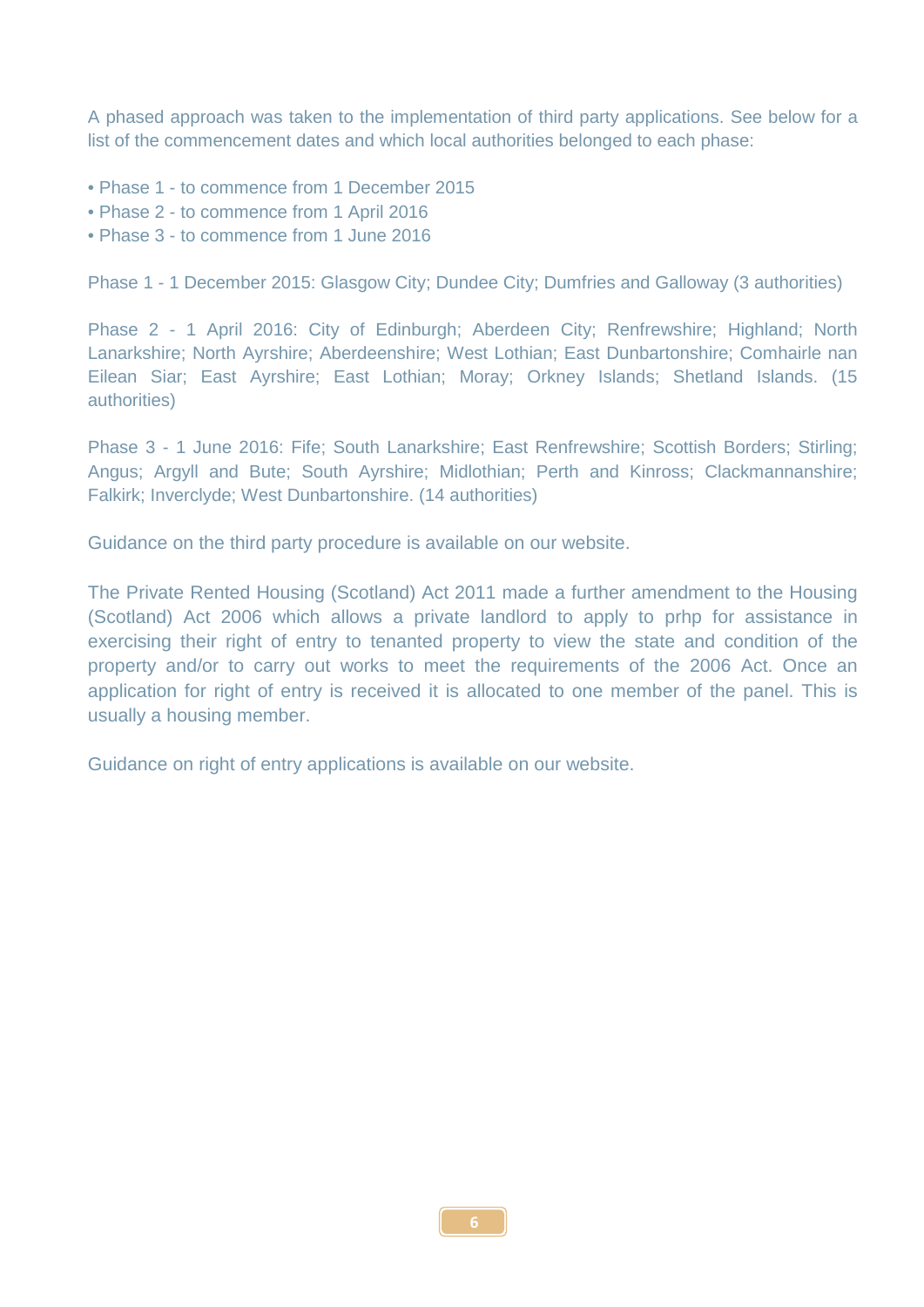## **2. PRHP Key Statistics**

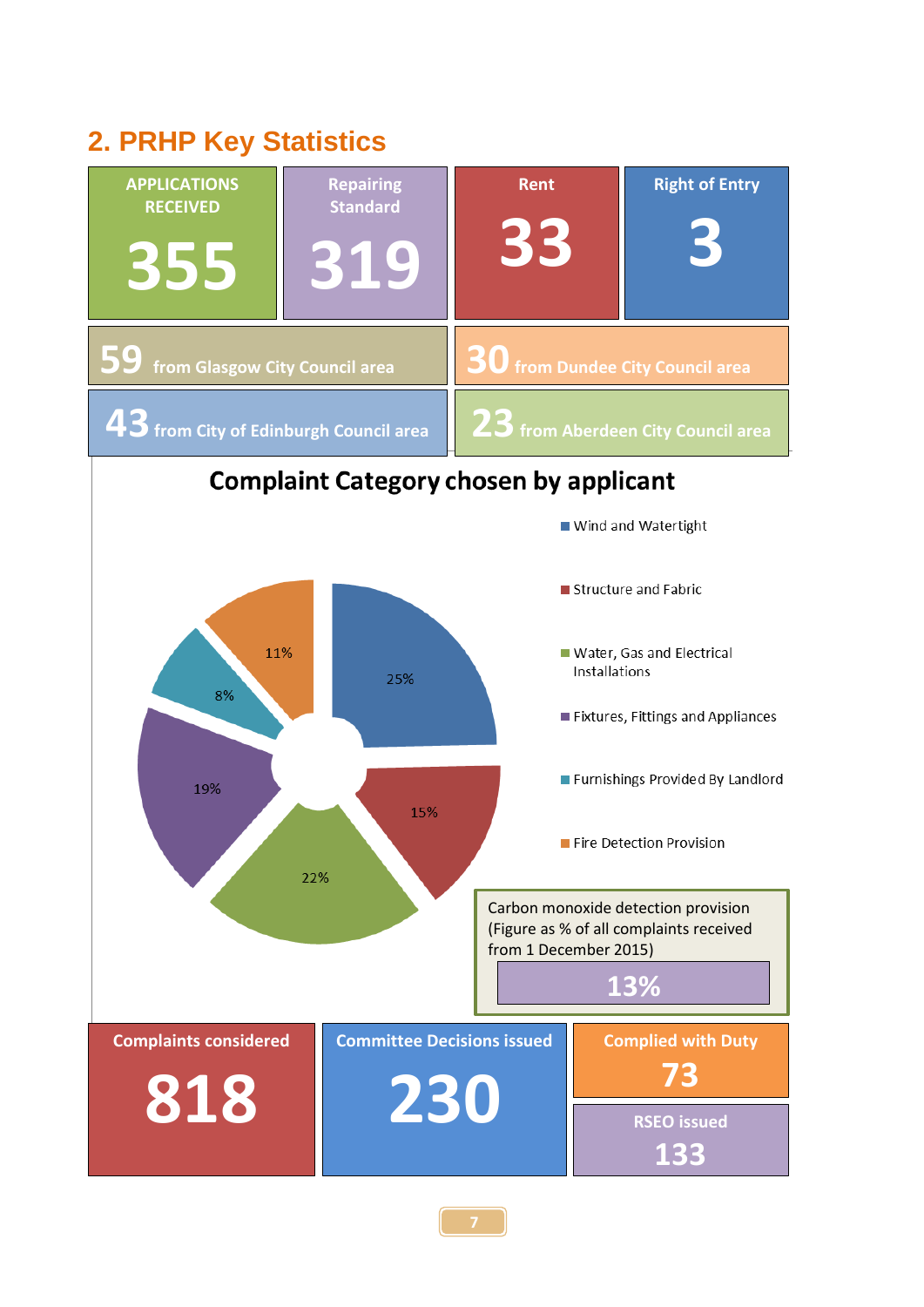## **Background[2](#page-10-0)**

**.** 

The private rented sector in Scotland has expanded significantly in recent years. In 2000, only 6.7% of all homes were privately rented. By 2015, 14% of the housing stock in Scotland was within the sector, an estimated 192% increase in the numbers of households.<sup>[3](#page-10-1)</sup> The proportion of privately rented homes varies across Scotland, and the cities tend to have higher levels of private rented housing.<sup>[4](#page-10-2)</sup>

The majority of landlords in the private rented sector in Scotland own a small number of properties. In 2009, 84% of privately rented dwellings were owned by 'individuals, a couple or a family', with 14% being 'owned by a company, partnership or property trust', and just 2% owned by an institution. Around 70% of landlords own one property, and the vast majority (95%) own between 1 and 5 properties. However, the 5% of landlords that own more than five properties account for around 40% of the sector. Many landlords, in particular those entering the sector in recent years, may be letting a property they have inherited or have been unable to sell. There are also a significant number of 'buy-to-let' landlords within the sector<sup>[5](#page-10-3)</sup>

#### **Applications received during 2015**

| <b>Application Type</b>      | Received |  |
|------------------------------|----------|--|
| Rent (Assured)               | 10       |  |
| Rent (Regulated)             | 15       |  |
| <b>Rent (Short Assured)</b>  | 8        |  |
| Repairs (Tenant)             | 319      |  |
| <b>Repairs (Third Party)</b> | 0        |  |
| <b>Right of Entry</b>        | 3        |  |
| <b>TOTAL</b>                 | 355      |  |

A total of 355 applications were received, an increase of 20% on the previous year.

As the vast majority of applications which now come before the prhp are repairing standard applications rather than rent assessment cases, the discussion within this chapter relates primarily to repairing standard cases.

<span id="page-10-0"></span><sup>&</sup>lt;sup>2</sup> Note: parts of the proceedings can occur over 2 calendar years – e.g. a hearing in 2014, with a decision issued in early 2015, or a hearing in 2015, with a decision issued in early 2016. We have recorded in this section only events occurring in 2015.

<span id="page-10-1"></span><sup>&</sup>lt;sup>3</sup> Scottish Government (2015) Scotland's People Annual Report: Results from the 2015 Scottish Household Survey <http://www.gov.scot/Resource/0050/00506173.pdf>

<span id="page-10-2"></span><sup>4</sup> Source: Scottish Government (2014) Housing Statistics for Scotland 2014: Key Trends Summary http://www.scotland.gov.uk/Publications/2014/08/2448/5

<span id="page-10-3"></span><sup>5</sup> Source; Scottish Government (2013) A Place to Stay, A Place to Call Home: A Strategy for the Private Rented Sector in Scotland: http://www.scotland.gov.uk/Publications/2013/05/5877/4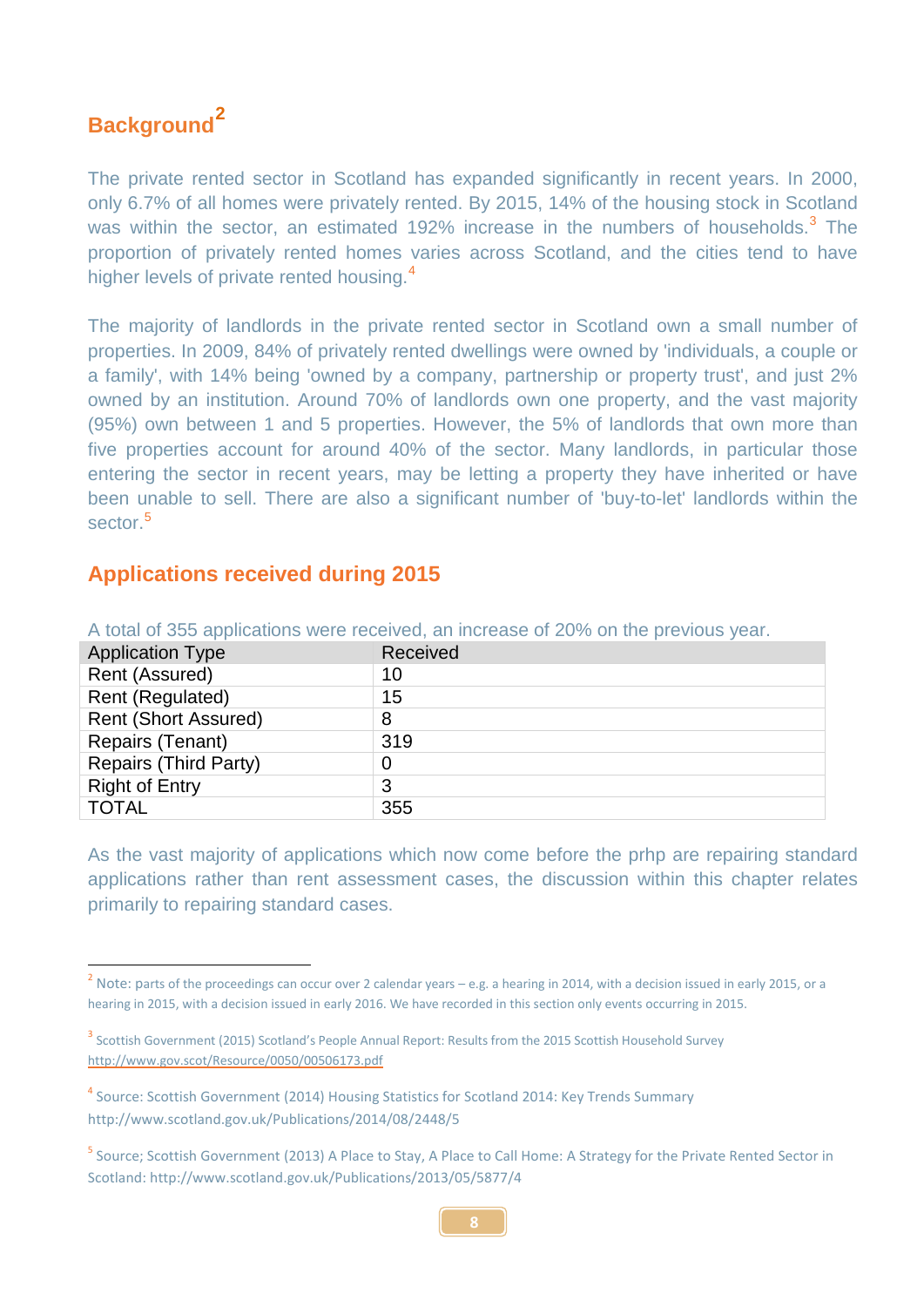#### **Nature of the applications received**

Repairing standard applications were received under all seven grounds set out in the 2006 Act, including the new ground relating to carbon monoxide provision, which was introduced on 1 December 2015.

| <b>Repairing Standard</b>               | <b>Number</b> | As % of Applications received in 2015             |
|-----------------------------------------|---------------|---------------------------------------------------|
| Wind and Watertight                     | 201           | 63                                                |
| <b>Structure and Fabric</b>             | 122           | 38                                                |
| Water, Gas and Electrical Installations | 179           | 56                                                |
| Fixtures, Fittings and Appliances       | 156           | 49                                                |
| <b>Furnishings Provided By Landlord</b> | 63            | 20                                                |
| <b>Fire Detection Provision</b>         | 94            | 29                                                |
| <b>Repairing Standard</b>               | <b>Number</b> | As % of Applications received in<br>December 2015 |
| <b>Carbon Monoxide Provision</b>        | 3             | 13                                                |

#### **Where the applications came from**

Applications were received from across Scotland in 2015, with at least one application from 30 of the 32 Scottish local authority areas. While the majority of applications came from urban areas with a high population density, a considerable number came from rural areas of Scotland.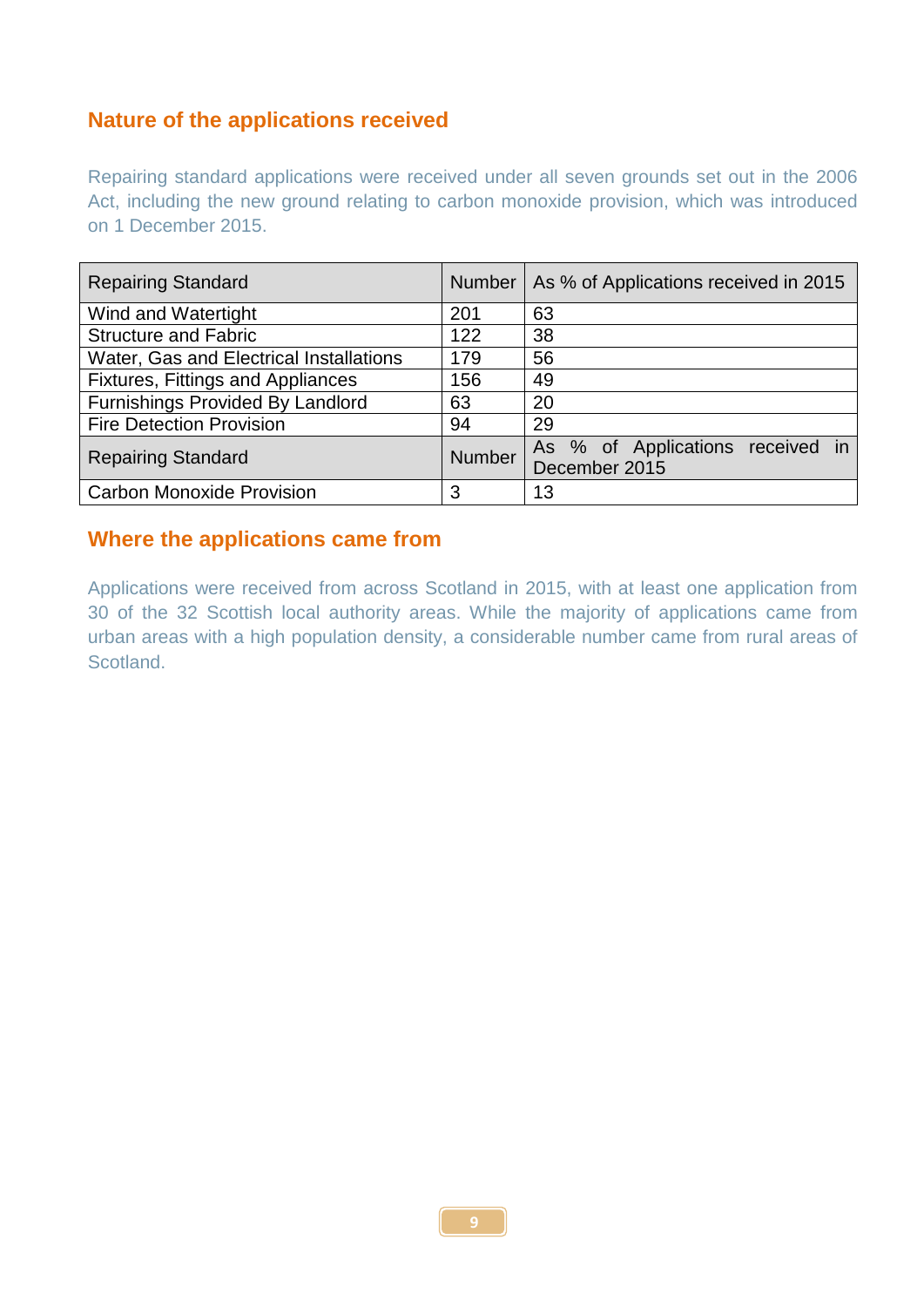

#### **Rejected repairing standard applications**

A total of 64 applications were rejected by the Panel President before being referred to a Committee. A breakdown of the reasons why these applications were rejected can be found in the table below.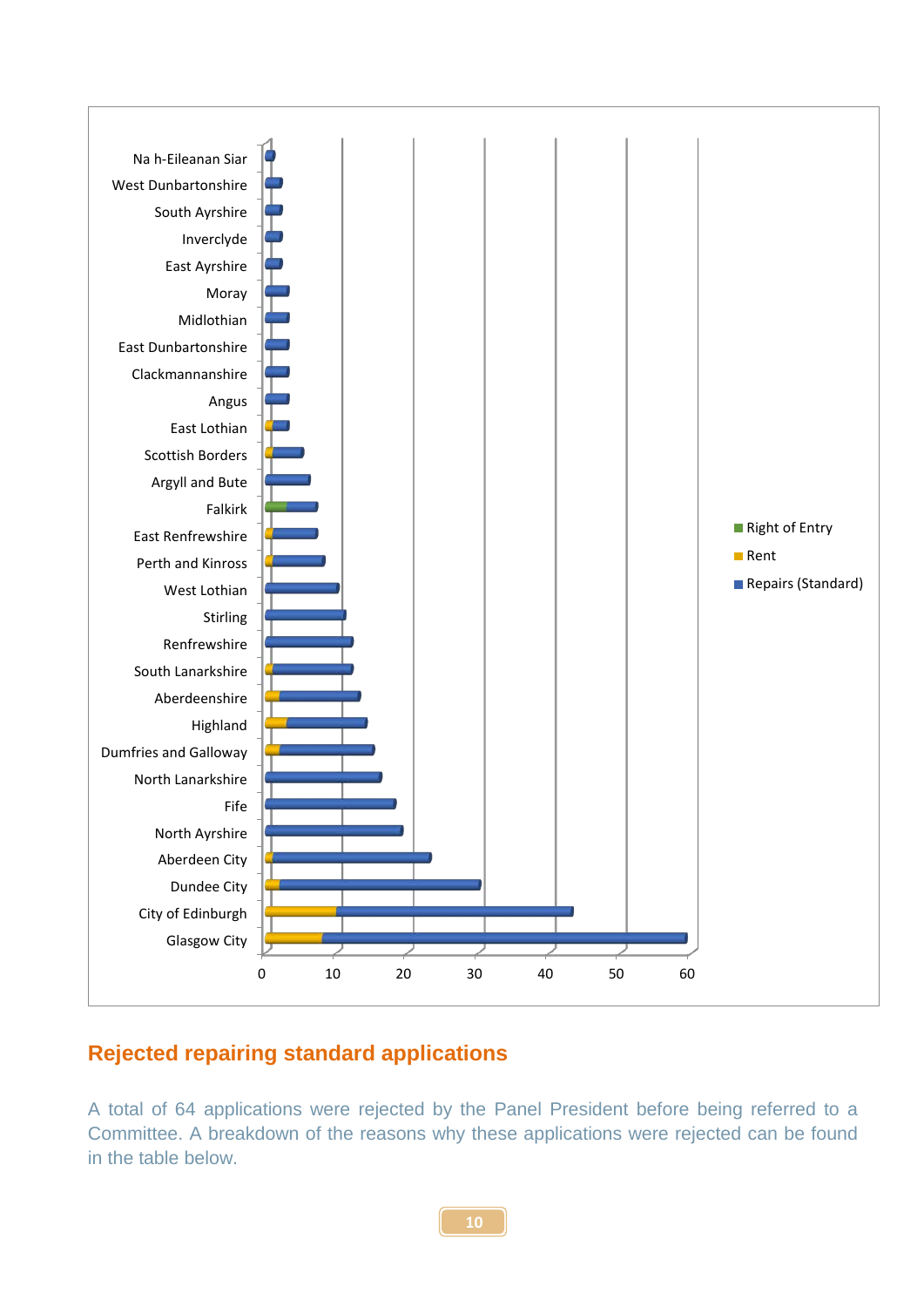| <b>Reasons for Rejection</b>                                                                                                                                                                                                |    |
|-----------------------------------------------------------------------------------------------------------------------------------------------------------------------------------------------------------------------------|----|
| (a) that it is vexatious or frivolous application                                                                                                                                                                           |    |
| (b) where the tenant has previously made an identical or substantially similar<br>application in relation to the same house that a reasonable period of time $\vert 0 \rangle$<br>has not elapsed between the applications. |    |
| (c) that the dispute to which the application relates has been resolved.<br>(Of which 3 were resolved after compliance with mediation agreement)                                                                            | 60 |
| TOTAI                                                                                                                                                                                                                       | 64 |

#### **Mediations**

In 2007, prhp became the first tribunal body in Scotland to introduce an in-house mediation service as an alternative form of resolving disputes. The take-up of mediation to date has, however, been very disappointing. There are a number of possible reasons for this, including the termination of tenancies before the application progresses, which is fairly common. This invalidates any attempt to resolve the dispute by agreement, as there are no longer two parties involved. Even where there has been a successful mediation, the tenant often leaves before the agreement has been implemented, which makes it difficult to find out whether the landlord has carried out the actions set out in the mediation agreement.

A total of 5 repairing standard applications went to mediation in 2015. A mediation agreement was reached in 4 cases. In 3 of these cases, there was compliance with the agreement and the case was closed. In the remaining case where there was agreement, the agreement was not complied with, and the application was referred to a committee, which later issued a complied decision. The application in relation to which an agreement was not reached was referred to a committee, which issued a complied decision.

#### **Applications withdrawn by the tenant**

If the tenant withdraws their application or the tenancy is terminated (in which case, the application is deemed to have been withdrawn) before the application is referred to a Committee, the President can decide whether to abandon the application or to continue to determine it. Where the withdrawal or termination of tenancy occurs after the application has been referred to a Committee, the Committee can decide whether to abandon or continue to determine the application. Before making such a decision, the President or the Committee will look at all the circumstances of the case, and in particular whether the repairs alleged in the application may give rise to health and safety issues for future occupants.

A total of 138 applications were withdrawn by the tenant (including those where the application was deemed to be withdrawn because the tenant had moved out from the property). Of these applications, 60 were continued by the President/or a Committee, and 78 were abandoned. In 50 of the abandoned applications, the tenant withdrew the application because the repairs issue had been resolved.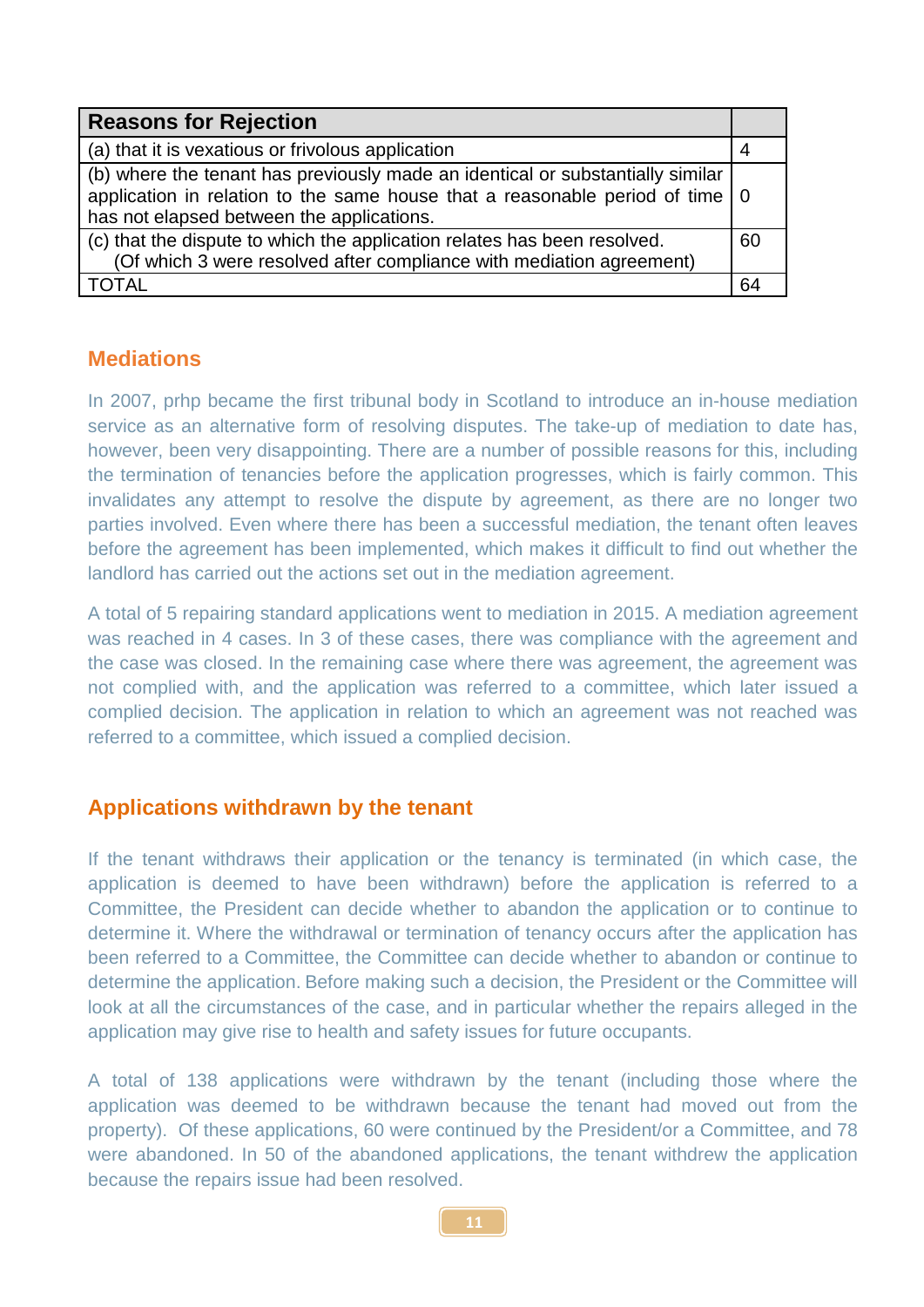#### **Committee decisions**

Once an application has been accepted by the Panel President, it is referred to a Private Rented Housing Committee, which comprises a legal chairperson and a surveyor member. The members of the committee are drawn from the Panel's judicial membership.

Before making a decision on a repairing standard application, the Committee will usually inspect the house concerned. Following the inspection, a hearing usually takes place in a nearby venue, and a written decision is later issued by the Committee. If the Committee decides that the property meets the Repairing Standard, it issues a 'complied' decision. If it decides the landlord has failed to comply with the repairing standard duty, the Committee will issue a Repairing Standard Enforcement Order (RSEO). This Order specifies the works which require to be carried out at the house and a time limit for completion of these works.

A total of 230 decisions were issued by Committees in 2015. Of these, 19 related to rent cases - a rent was determined in 18 cases, and the Committee determined it had no jurisdiction to make a determination in one case.

| <b>DECISION OUTCOMES OF COMMITTEES</b>                                        | <b>Number</b> |
|-------------------------------------------------------------------------------|---------------|
| Repairing Standard Enforcement Order issued as house did not<br>meet standard | 133           |
| House complied with standard at date of the Inspection and                    |               |
| Hearing                                                                       | 73            |
| House did not comply with standard due to Landlord's lack of                  |               |
| rights which resulted in no Enforcement Order                                 |               |
| Application abandoned at a Hearing                                            | 4             |
| <b>Rent Determination</b>                                                     | 18            |
| Non-jurisdiction (rent cases)                                                 |               |
| Total                                                                         | 230           |

The figure for abandoned cases here (4) is included in the overall total of 78 abandoned cases mentioned previously. These 4 are noted here as they were abandoned on the day of the hearing, whereas the majority of decisions by the President or Committees for abandonment or for continuation occur prior to a hearing taking place.

#### **Repairing Standard Enforcement Orders (RSEOs)**

In many cases, the RSEO related to more than one ground where there had been a failure to comply with the repairing standard. The table on the next page shows the number and frequency of grounds which were included in RSEOs.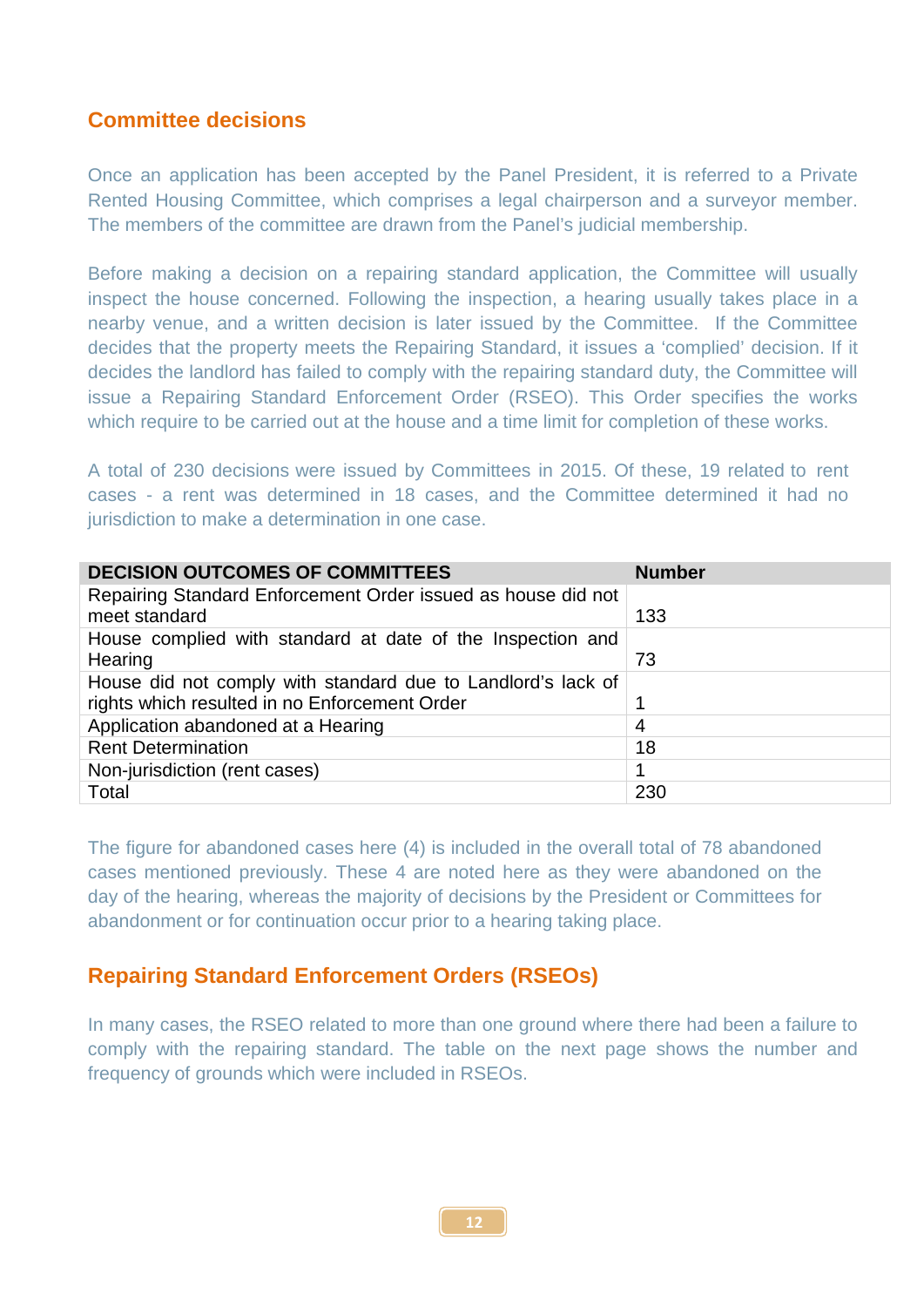| <b>STANDARD</b>                                      | <b>Number</b> | as % of RSEOs |
|------------------------------------------------------|---------------|---------------|
| Wind and Watertight                                  | 94            | 71            |
| <b>Structure and Fabric</b>                          | 55            | 42            |
| Electrical<br>Water, Gas and<br><b>Installations</b> | 88            | 67            |
| <b>Fixtures, Fittings and Appliances</b>             | 71            | 54            |
| <b>Furnishings Provided By Landlord</b>              | 28            | 22            |
| <b>Fire Detection Provision</b>                      | 47            | 36            |
| <b>Carbon Monoxide</b>                               |               | 0             |

#### **Analysis of Repairing Standard Issues included in Enforcement Orders**

#### **Compliance by landlords**

Once the time has passed for completing the works required by the RSEO, the property is reinspected by the surveyor member of the Committee, and if the works are completed satisfactorily, a Completion Certificate is issued.

If the works have not been completed to a satisfactory standard, the Committee can issue a Failure to Comply Notice. The Committee can also decide to grant a Rent Relief Order, reducing the rent payable by the tenant by up to 90%.

In cases where compliance with the RSEO was assessed in 2015, the decisions issued by the Committee are shown below.

| <b>RSEO – Final Outcome of Order</b> | <b>Number</b> |
|--------------------------------------|---------------|
| <b>Certificate of Completion</b>     | 68            |
| Failure to Comply with RSEO          | 36            |
| Revocation of RSEO (Order no longer  |               |
| deemed necessary)                    | 11            |
| Variation of RSEO (e.g. extension of |               |
| time limit for compliance)           | 32            |

**31 Rent Relief Orders were issued in 2015 reducing the rent payable by tenants.**

#### **Appeals**

Parties have a right to appeal to a court against a decision made by a Private Rented Housing Committee. In relation to repairing standard cases under the 2006 Act, there is a right of appeal to the Sheriff Court. In relation to rent assessment cases under the 1984 Act and the 1988 Act, parties have the right of appeal to the Court of Session.

Four appeals from landlords against prhp decisions were lodged in the sheriff court in 2015. Of these, two were dismissed. In one case, there was an agreement to allow the RSEO to be quashed, and in the fourth case, the appeal was allowed by agreement and the decision and RSEO quashed, due to jurisdictional issues.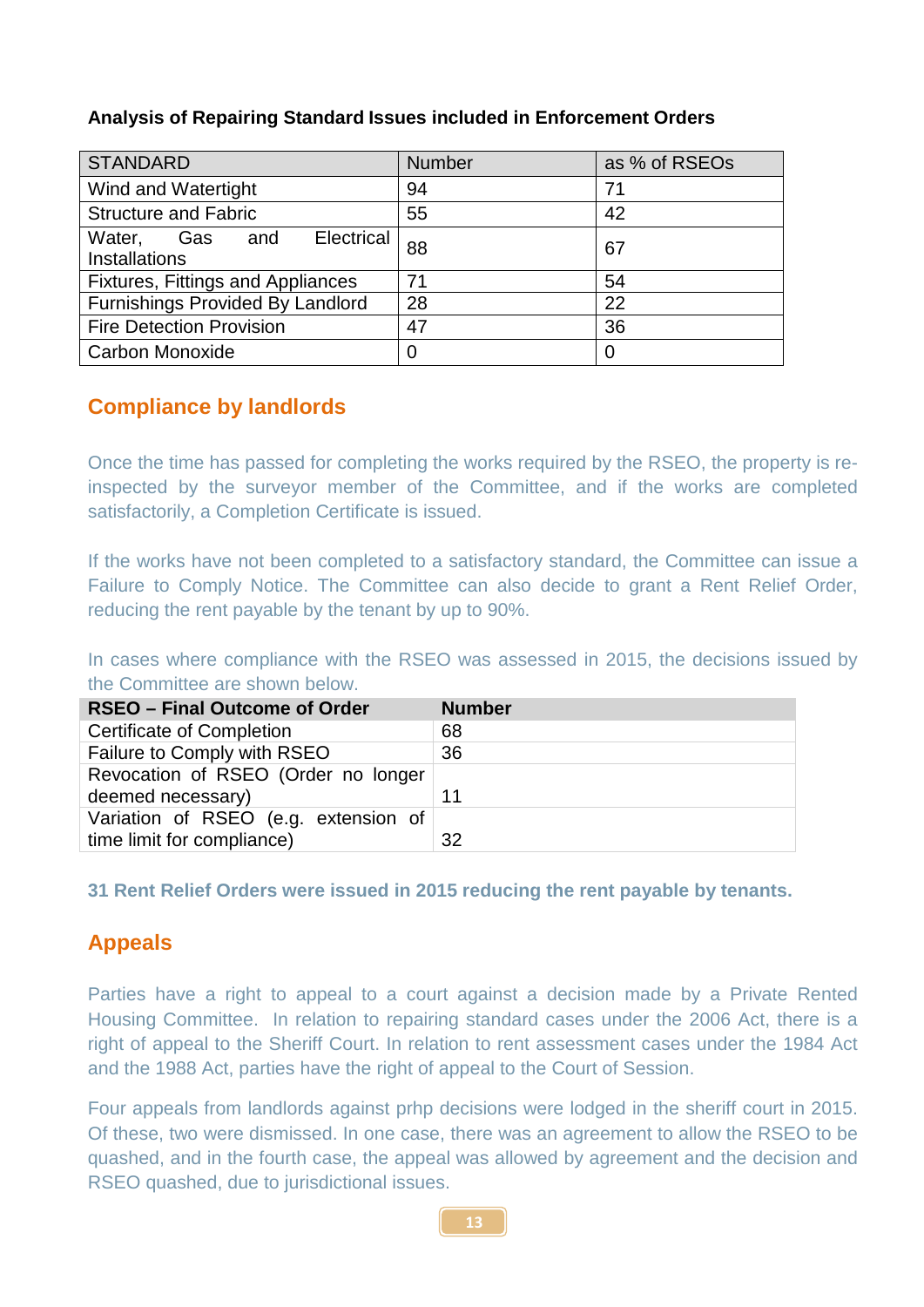#### **Tenancy management complaints**

Under section 29 of the Housing (Scotland) Act 2006, the prhp must record and report the frequency with which applications to the Panel include complaints about the landlord's management of the tenancy. However, the prhp has no power to deal with complaints about the landlord's management of the tenancy. This is made clear in the information leaflets which give details of the services provided by the Panel.

There is a tenancy management complaint form on our website, but there were no tenancy management complaints recorded during 2015. This should not be regarded as evidence that problems relating to the landlord's management of the tenancy do not exist. It is clear from the terms of some of the applications received that some tenants have experienced problems with letting agencies acting on behalf of landlords, even if they have not specifically reported this as a problem.

Forthcoming changes introduced by the Housing (Scotland) Act 2014 are likely to have a major impact as regards complaints about the management of tenancies. The Act will introduce a compulsory register and a code of practice for letting agents in Scotland, and will allow both tenants and landlords to apply to the new First-tier Tribunal (Housing and Property Chamber) in respect of alleged failure to comply with the code of practice.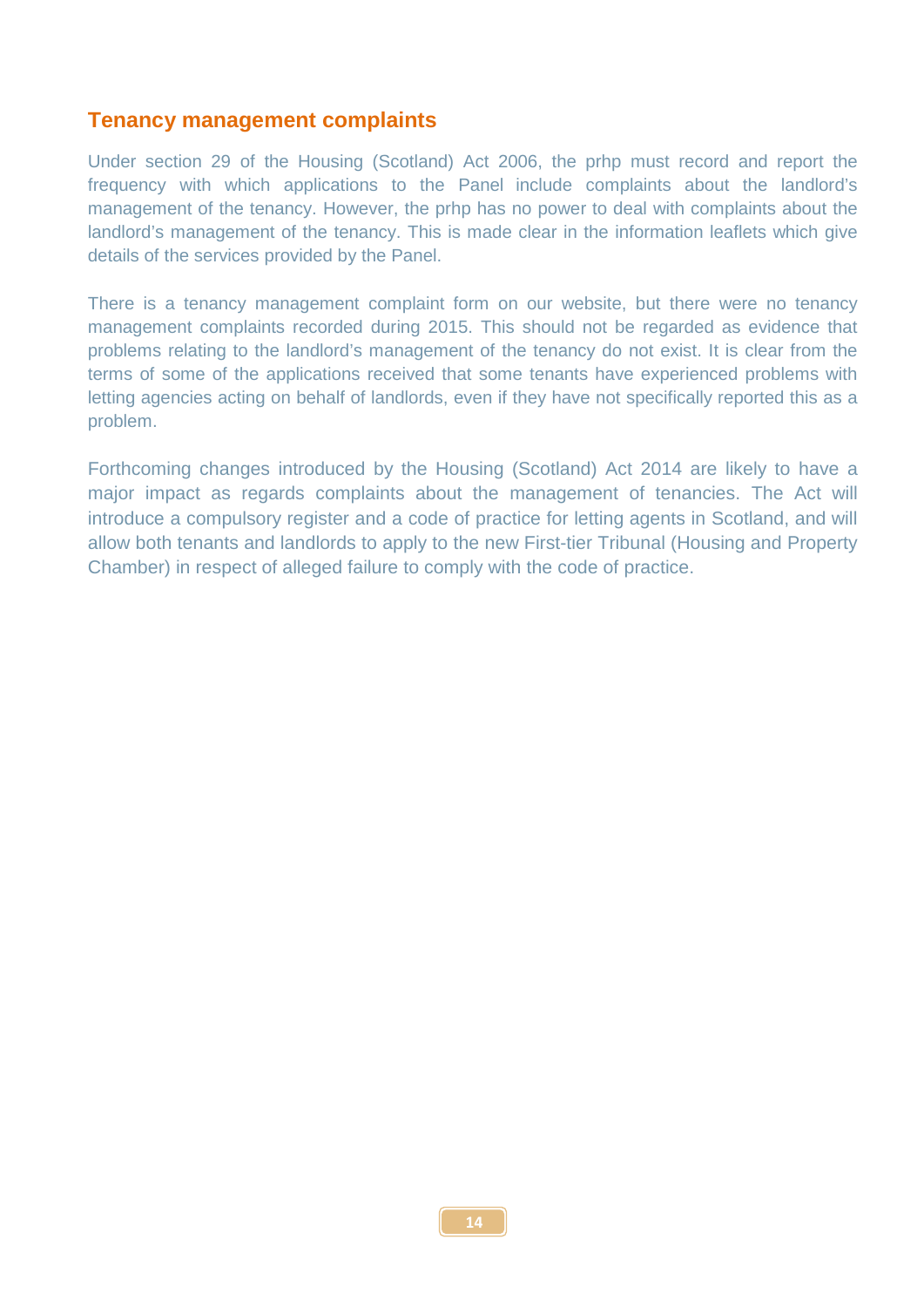## **3. The Homeowner Housing Panel**

The Homeowner Housing Panel (hohp) is a Scottish Tribunal set up under the Property Factors (Scotland) Act 2011 ("the 2011 Act"). The statutory Code of Conduct for Property Factors sets minimum standards of practice expected of registered property factors. A Property Factor Register was set up by Scottish Ministers to register all property factors operating in Scotland.

The hohp offers dispute resolution for disputes occurring between homeowners and their property factors. A homeowner can bring an application to the hohp under two possible grounds, as set out in the 2011 Act. These are:

- 1. a complaint that the property factor has failed to carry out its duties as a property factor in relation to the management or maintenance of land
- 2. a complaint that the property factor has failed to comply with the statutory code of conduct for property factors.

Where appropriate, an application can be made under both grounds at the same time.

A 'property factor's duties' are defined in the 2011 Act as:

- (a) duties in relation to the management of the common parts of land owned by the homeowner, or
- (b) duties in relation to the management or maintenance of land
	- (i) adjoining or neighbouring residential property owned by the homeowner, and
	- (ii) available for use by the homeowner

What a property factor's duties include is therefore a matter of interpretation in each case. This might include duties contained in: the title deeds for the property; the property factor's written statement of services; or any other relevant contractual documents. It might also include duties under the common law, including the law of agency.

The objective of the hohp is to resolve disputes between homeowners and property factors by providing informal and flexible proceedings. In accordance with its overriding objective<sup>[6](#page-17-0)</sup>, the Panel seeks to deal with proceedings justly in a way that is proportionate to the complexity of the issues and the parties' resources.

The 2011 Act covers all property factors operating in Scotland. This includes residential

**.** 

<span id="page-17-0"></span><sup>&</sup>lt;sup>6</sup> Set out in the Homeowner Housing Panel (Applications and Decisions) Regulations 2012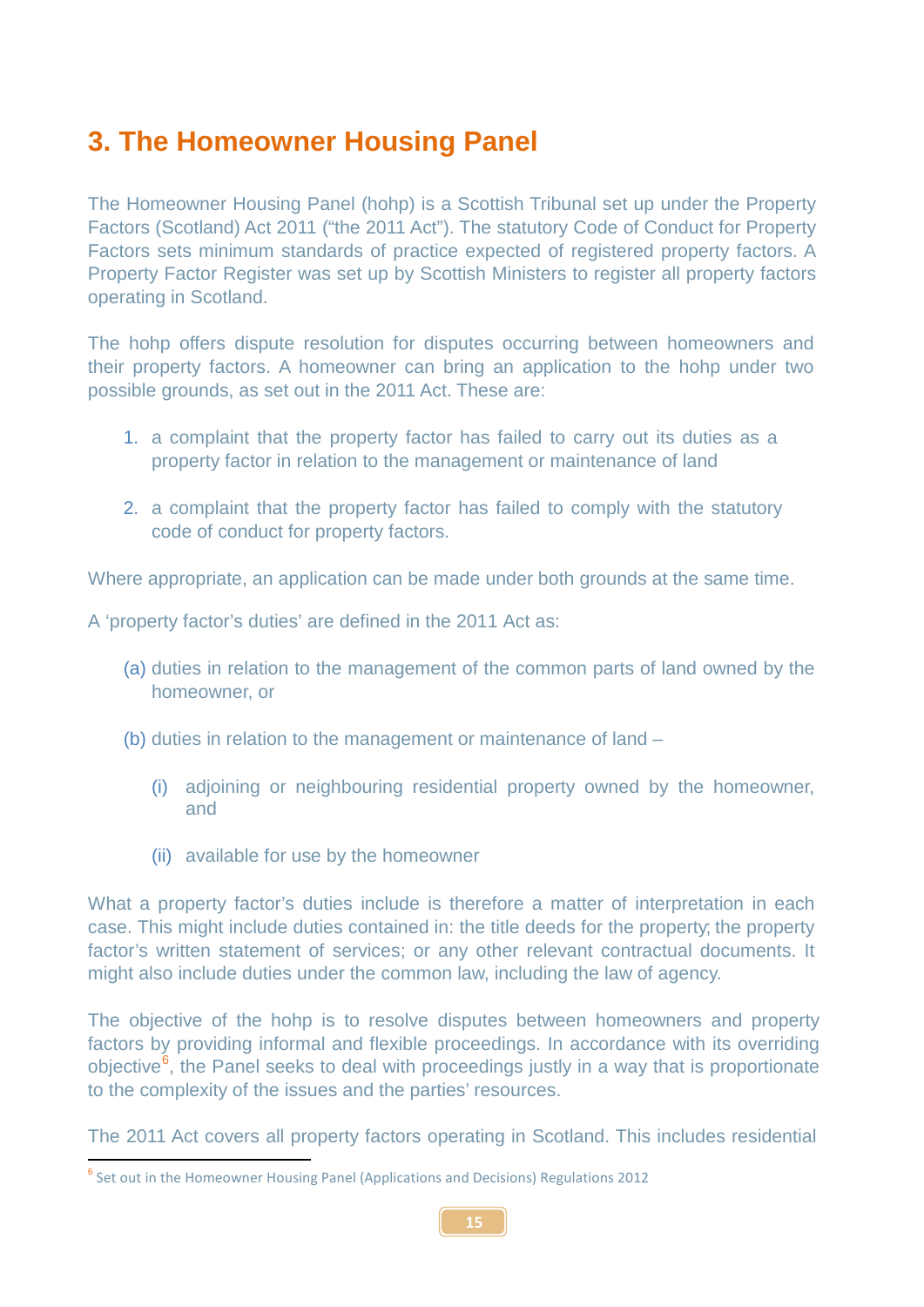property and land managers operating in Scotland, whether they are private businesses, local authorities or housing associations. It also includes land owning land management companies – it applies to land which is available for the use of neighbouring or adjoining homeowners, provided that the homeowners are obliged by their title deeds to contribute to the management and maintenance costs of the land.

Full details about the hohp and how it works can be found on our website.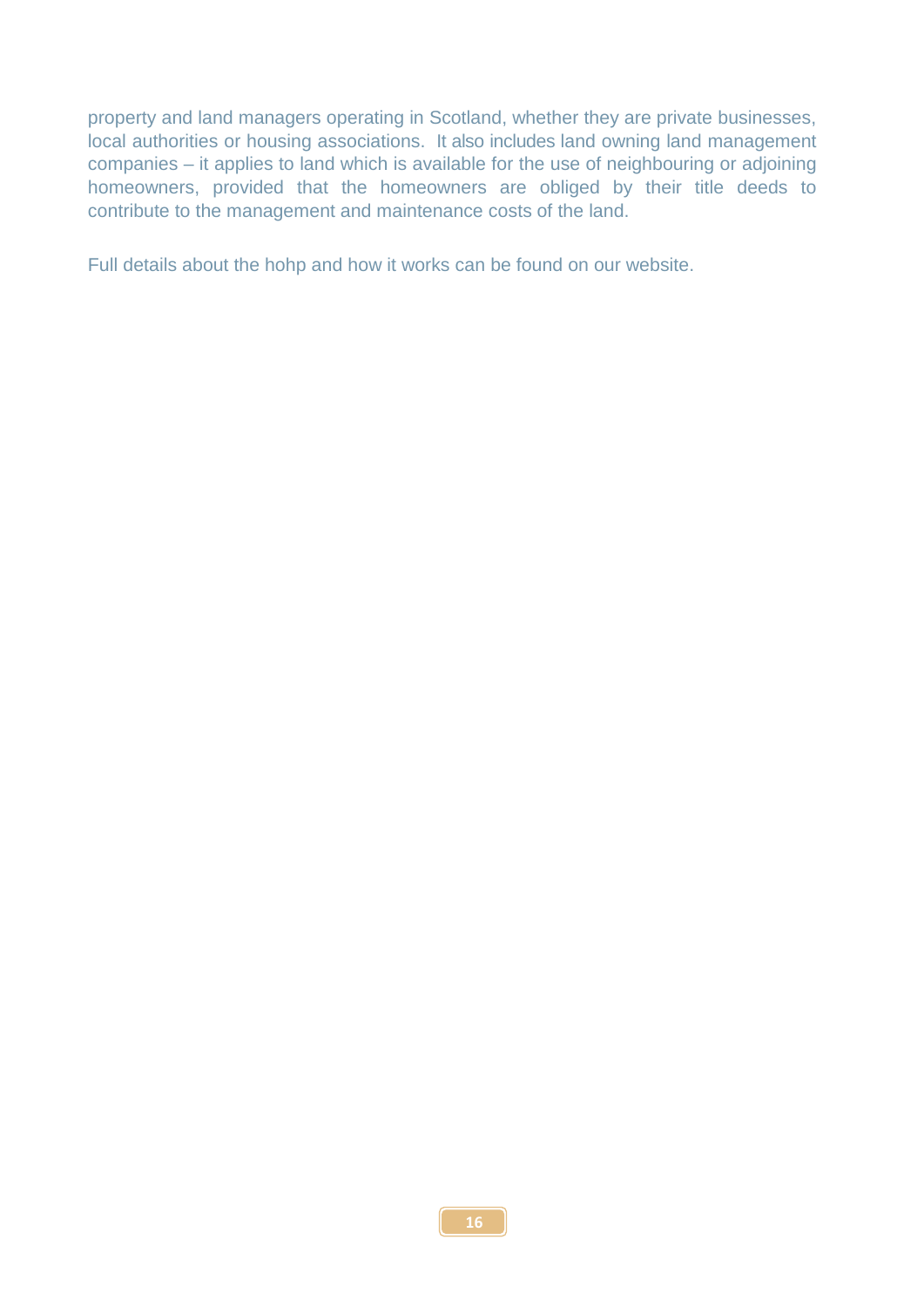## **4.HOHP Key Statistics**

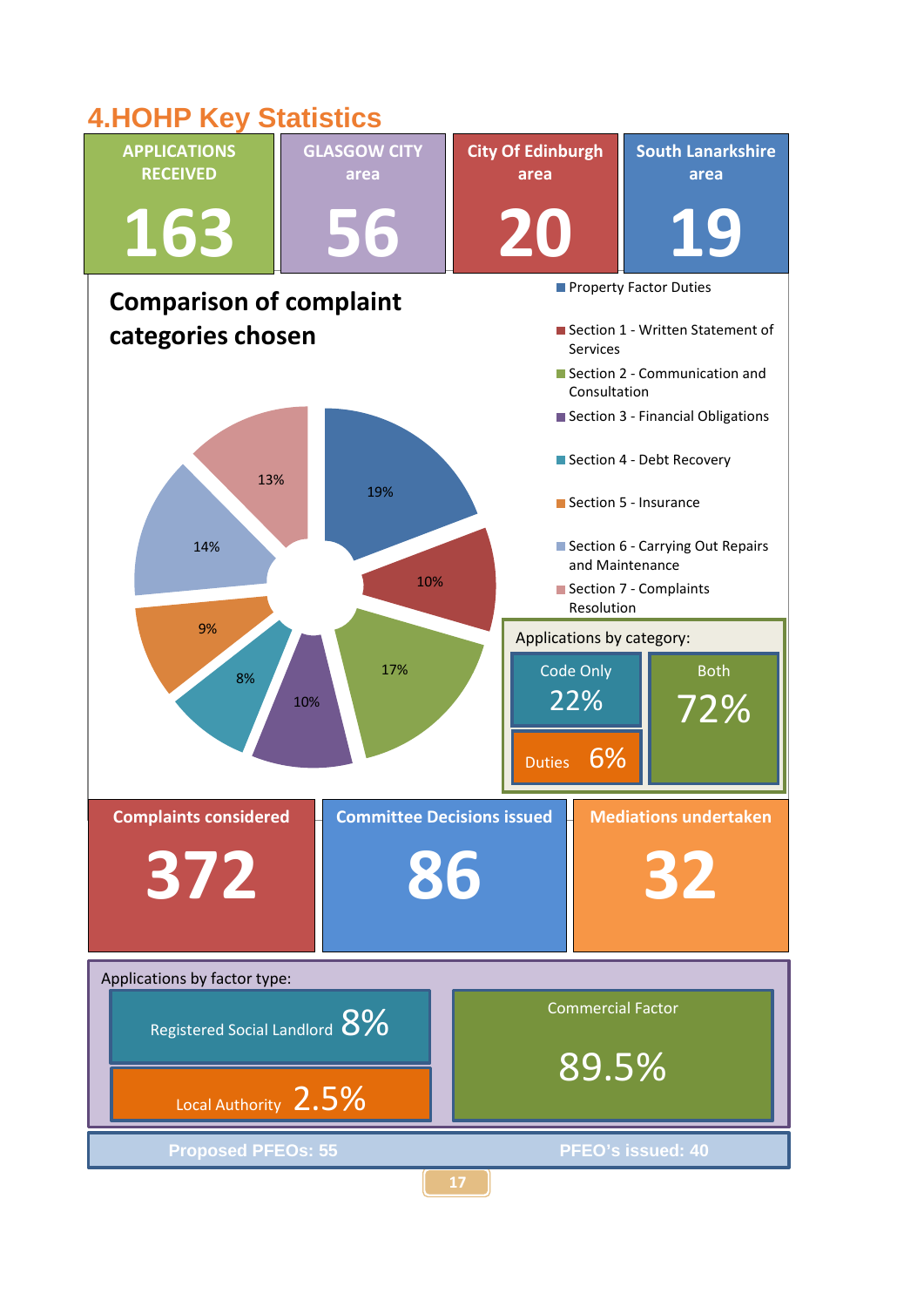## **Background[7](#page-20-0)**

**.** 

As at 31 March 2015, there were 377 registered property factors operating in Scotland.<sup>[8](#page-20-1)</sup> This represents a 9% increase on the previous year. This increase is almost entirely due to an increase in the number of commercial property factors.



There were a total of 624,274 properties factored by registered property factors for the year ending 31 March 2015. Of these properties, 58% were factored by commercial property factors,<sup>[9](#page-20-2)</sup> 30% by registered social landlords<sup>[10](#page-20-3)</sup> and [11](#page-20-4)% by local authorities.<sup>11</sup>

<span id="page-20-0"></span><sup>7</sup> Note: parts of the proceedings can occur over 2 calendar years – e.g. a hearing in 2014, with a decision issued in early 2015, or hearing in 2015, with a decision issued in early 2016. We have recorded in this section only events occurring in 2015.

<span id="page-20-1"></span><sup>&</sup>lt;sup>8</sup> All figures provided by the Scottish Government Property Factor Registration Team

<span id="page-20-2"></span><sup>&</sup>lt;sup>9</sup> This figure comprises those property factors classifying themselves as either a limited company, unlimited company, a partnership (including limited liability partnerships) or a sole trader

<span id="page-20-3"></span><sup>&</sup>lt;sup>10</sup> This figure includes subsidiaries owned by registered social landlords

<span id="page-20-4"></span><sup>11</sup> Around 1% of properties were factored by a property factor registered as 'other', which is an owners and residents' association.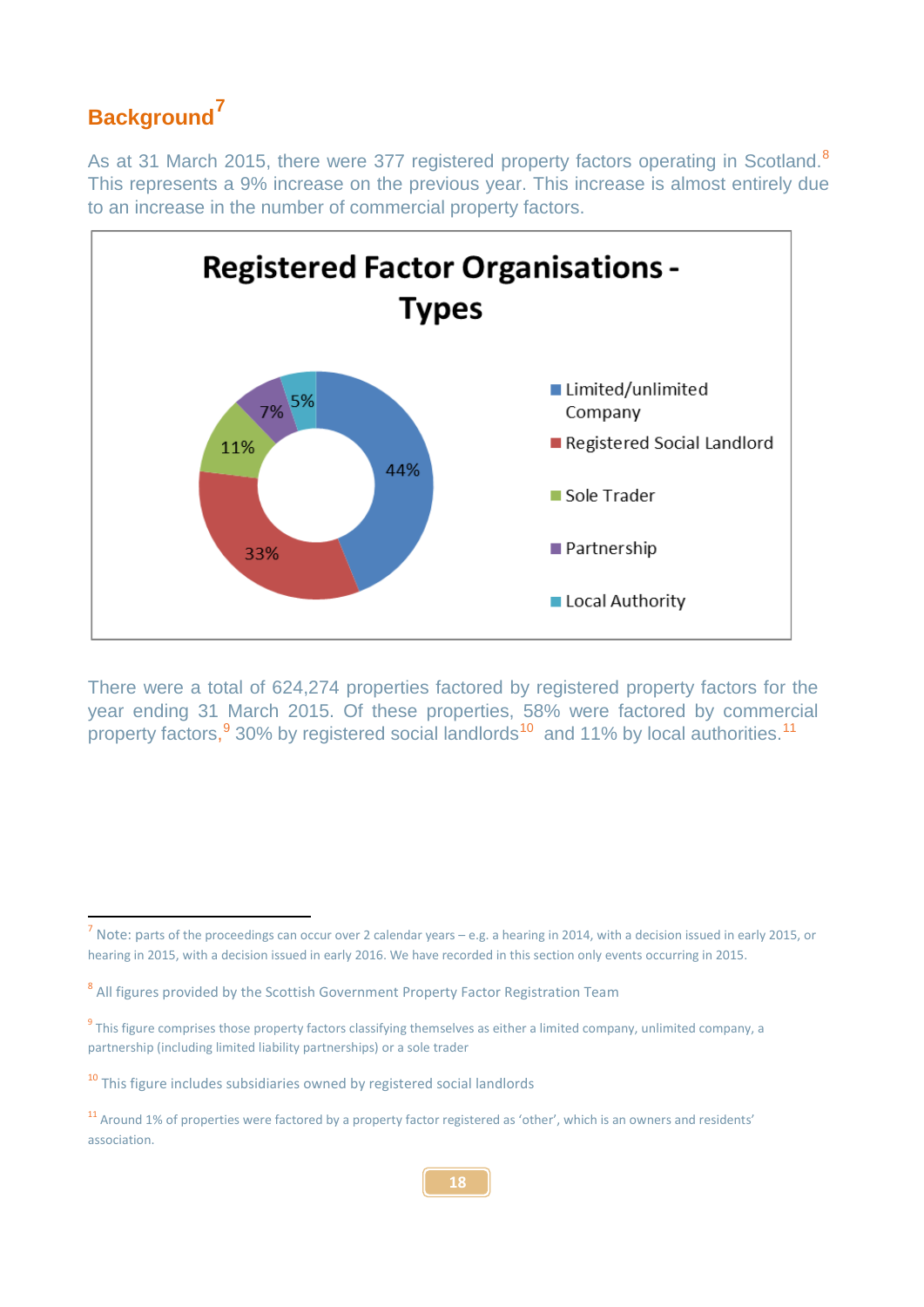![](_page_21_Figure_0.jpeg)

Around 43% of all property factors manage fewer than 100 properties, with the two largest property factors managing between 40,000 – 70,000 properties.

![](_page_21_Figure_2.jpeg)

#### **Applications received during 2015**

A total of 163 applications were received by hohp in 2015, a decrease of 20% compared with the previous year.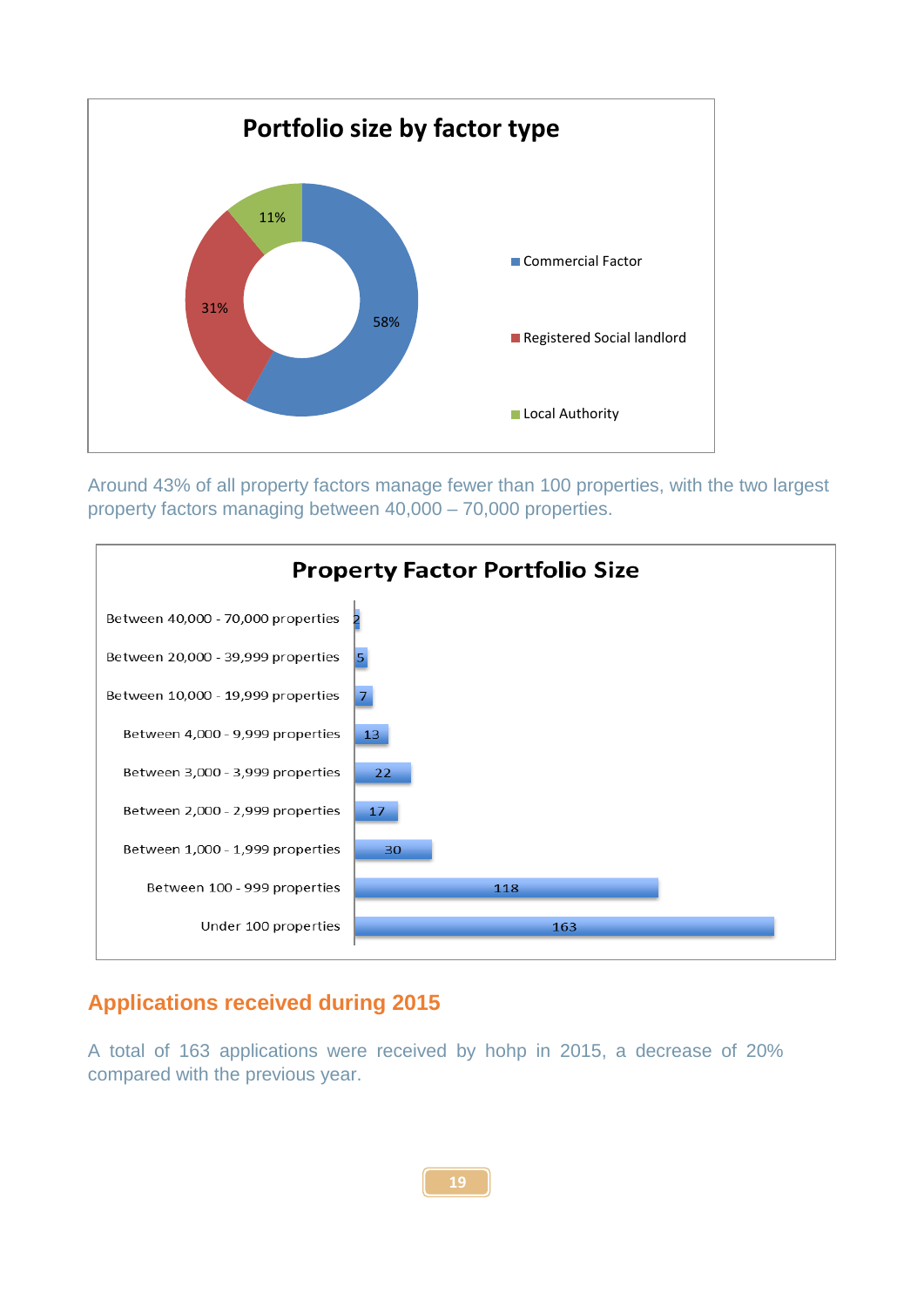#### Nature of the applications received

Of the 163 applications received, 78% were about a failure to carry out the property factor's duties. The next largest complaint type was Section 2 of the Code of Conduct for Property Factors relating to Communication and Consultation which was present in 67% of applications. The chart below shows the breakdown by number of applications for each category of complaint.

![](_page_22_Figure_2.jpeg)

figures reported in the 2014 annual report.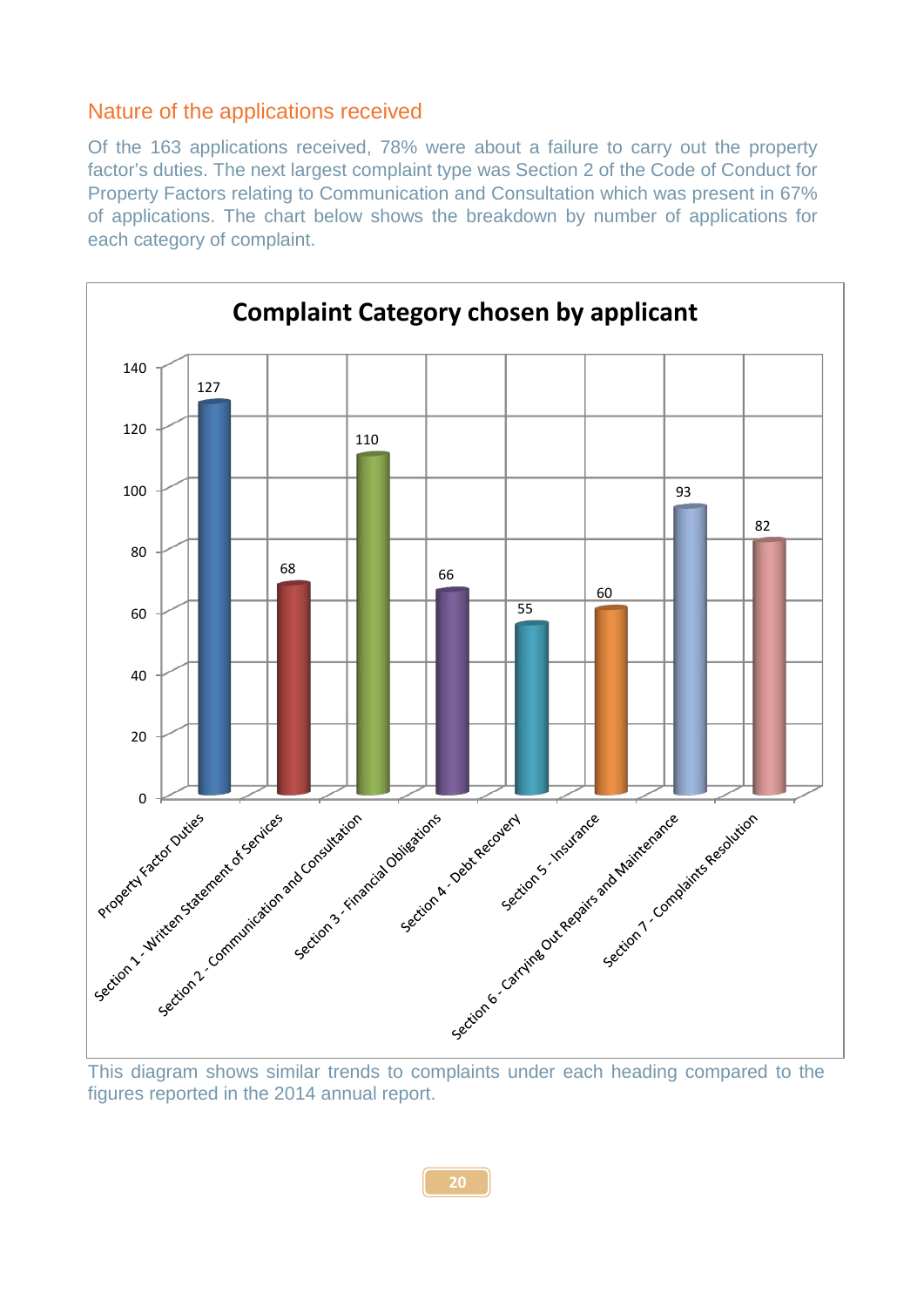The proportions under each subject area of complaint in the diagram below are similar to the figures reported in the 2014 annual report

![](_page_23_Figure_1.jpeg)

#### Applications by property factor type

The number and type of property factors which were the subject of applications is set out in the chart below, which shows comparison figures for the previous year.

![](_page_23_Figure_4.jpeg)

The table shows that while the number of applications was down across all categories, the vast majority of applications received concerned, as in 2014, commercial property factors. While this is not surprising, given that approximately 58% of factored properties are managed by commercial factors, the figures suggest that commercial property factors are over represented in terms of hohp applications. A reason for this could be that registered social landlords and local authorities require to be registered as property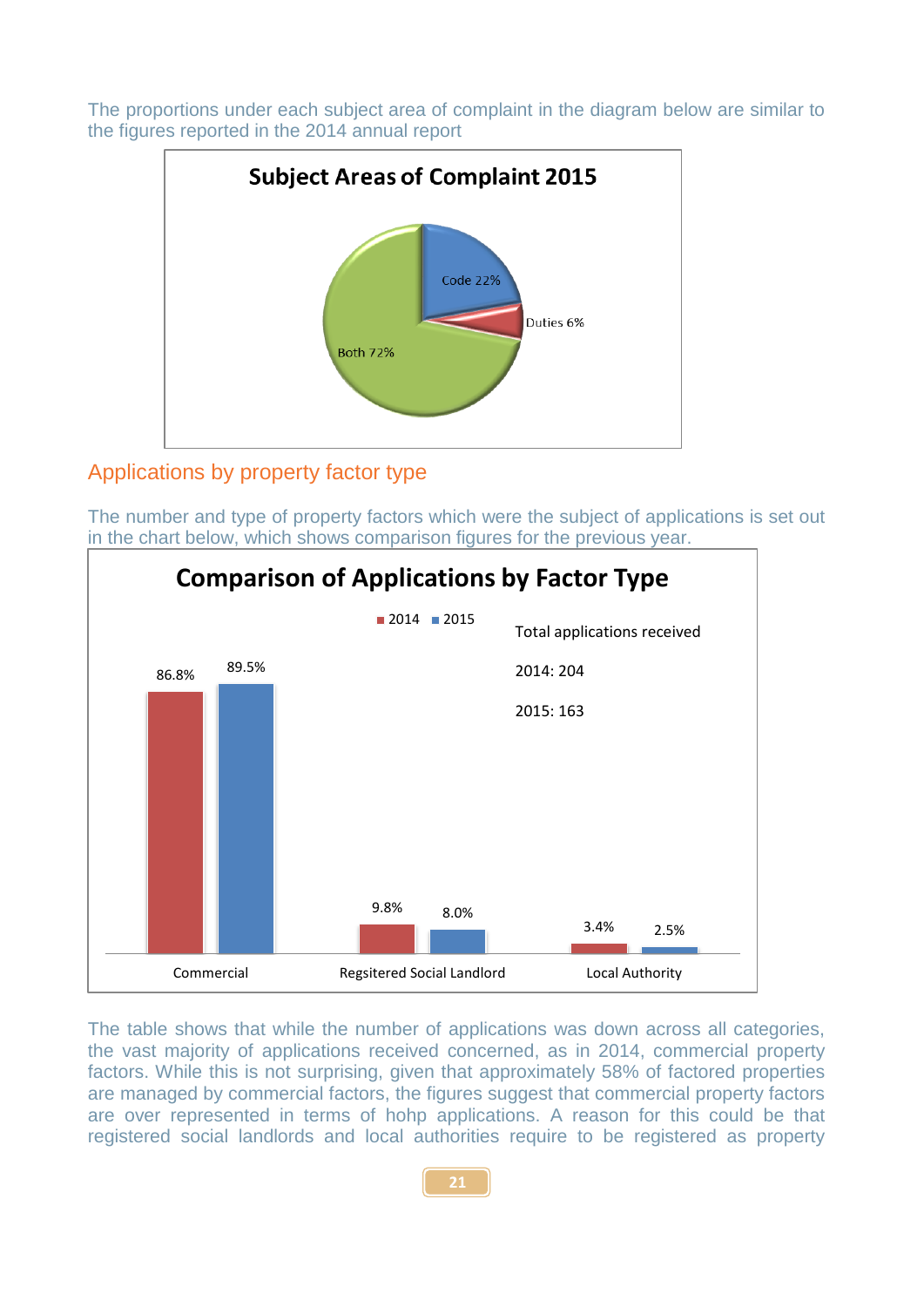factors irrespective of whether they charge for their management services and homeowners may be less likely to make an application if they do not pay for the service. Another reason could be that registered local landlords and local authorities are required to operate a clear and structured complaints procedure laid down by the Scottish Public Services Ombudsman which may result in better complaint handling compared with some commercial property factors. There is evidence of good complaint handling by some commercial firms but the standard of complaint handling is variable across this sector.

#### **Where applications came from**

Applications were received from across Scotland in 2015. At least one application was received from 27 of the 32 Scottish local authority areas.

![](_page_24_Figure_3.jpeg)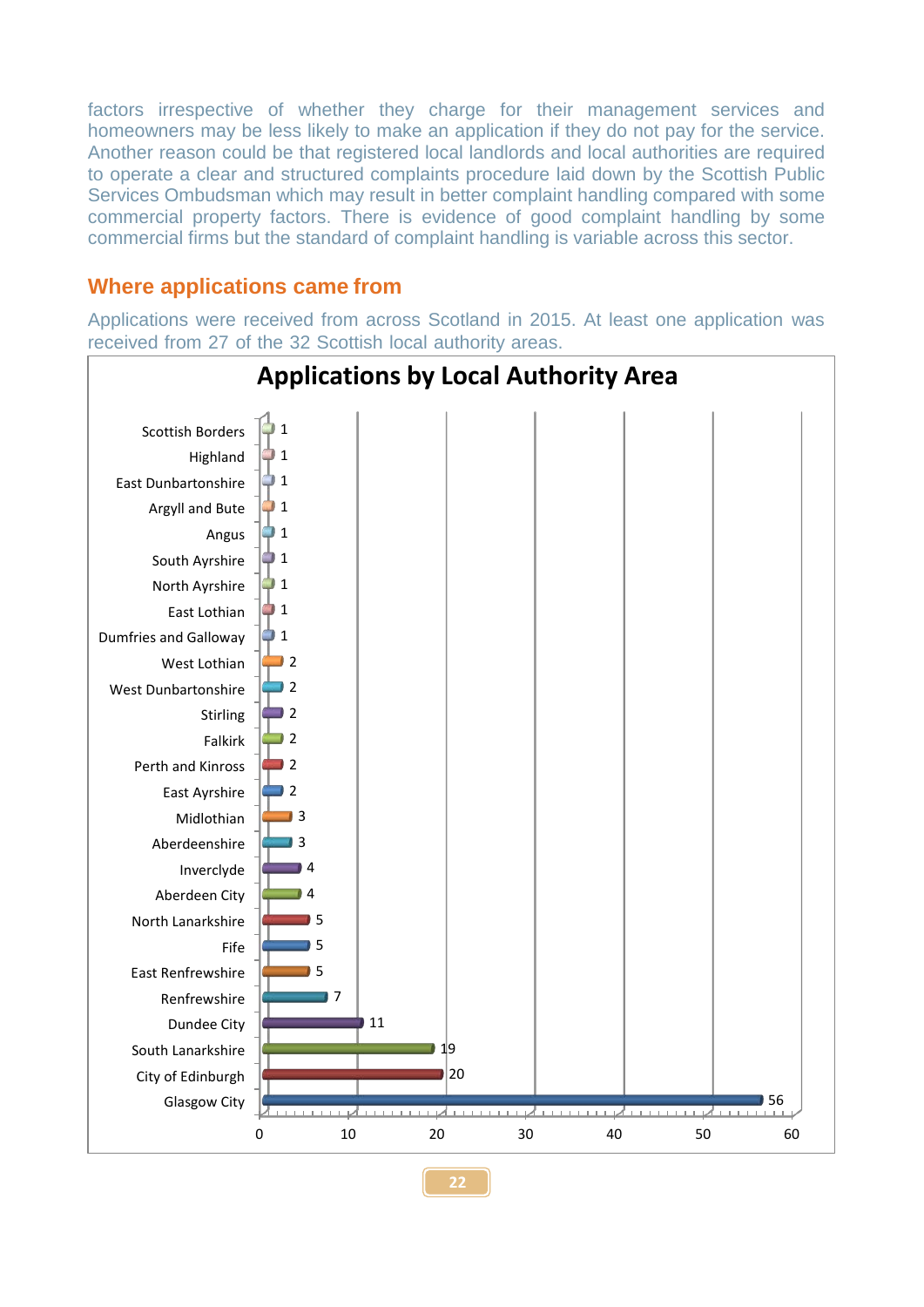#### **Rejected applications**

Of the 168 applications closed during 2015, a total of 40 were rejected by the President before being referred to a Committee.

A breakdown of the reasons why these applications were rejected can be found in the table below.

| <b>Reasons for Rejection</b>                                                                                                                                                                                        | 2015            |
|---------------------------------------------------------------------------------------------------------------------------------------------------------------------------------------------------------------------|-----------------|
| $(a)$ that it is vexatious or frivolous application                                                                                                                                                                 |                 |
| b) that the homeowner has not afforded the property factor a reasonable<br>opportunity to resolve the dispute                                                                                                       |                 |
| $ $ (c) where the homeowner has previously made an identical or substantially<br>similar application in relation to the same property, that a reasonable period<br>of time has not elapsed between the applications |                 |
| $\vert$ (d) that the dispute to which the application relates has been resolved<br>(including 5 applications following evidence of compliance with a mediation<br>agreement)                                        | 30 <sup>°</sup> |
| <b>TOTAL</b>                                                                                                                                                                                                        |                 |

#### **Mediations**

The Panels have 30 trained mediators amongst their membership, who have all undertaken an accredited mediation course. In February 2014, a mediation service was introduced into the Homeowner Housing Panel's procedure.

Mediation has been more successful in hohp cases than in prhp cases, perhaps because of the nature of the disputes, as well as the ongoing relationship between the parties which allows for monitoring of any agreement. The President has the power to delay referring the case to a Committee where "there is a reasonable prospect of the dispute being resolved by the parties". This might be appropriate if, for example, it seems that there has been a simple misunderstanding which could be resolved. The President may also suggest that the parties try mediation to resolve the dispute. The President can also request further information from the homeowner or the property factor before making a decision.

A total of 32 hohp mediations took place in 2015 at 18 mediation sessions. While 14 of these sessions involved the consideration of one individual application, other sessions dealt with multiple applications. At one mediation session, 12 applications from separate homeowners in one housing estate were considered, while 3 mediation sessions considered 2 applications.

The outcomes of the mediations and resulting case outcomes are listed on the next page.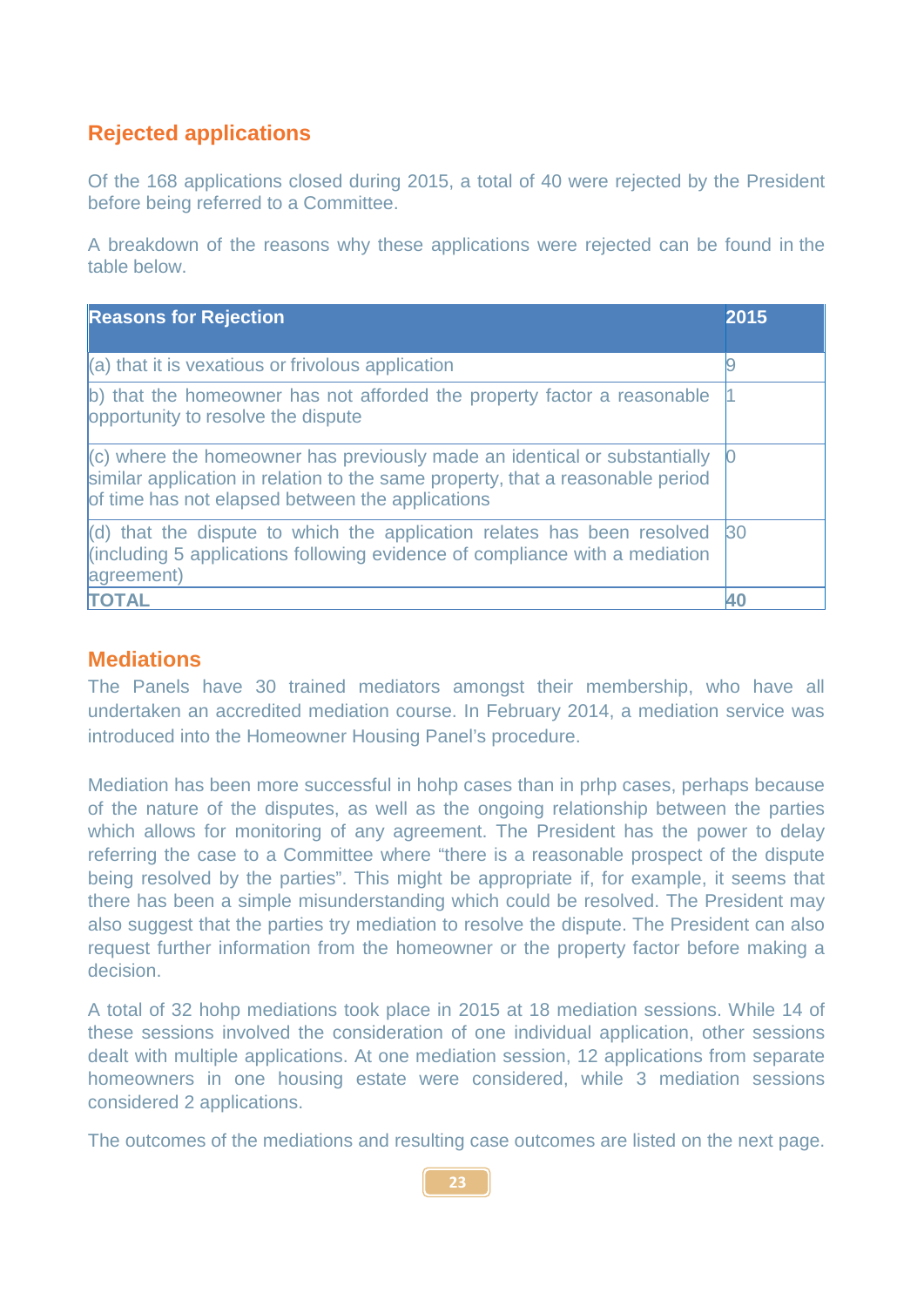| <b>Mediation outcome</b>                                      | <b>Case Outcome</b>                                                                                   | <b>Number of applications</b> |
|---------------------------------------------------------------|-------------------------------------------------------------------------------------------------------|-------------------------------|
| <b>Settlement agreement reached</b><br><b>28 applications</b> | Closed - mediation<br>agreement complied<br>with in full and no<br>referral to committee              | $22*$                         |
|                                                               |                                                                                                       |                               |
|                                                               | <b>Partial</b><br>agreement<br>reached and referred to<br>committee on issues<br>remaining in dispute |                               |
|                                                               | Mediation agreement<br>not complied with and<br>referred to committee                                 | -5                            |
| No agreement reached                                          | <b>Referred to committee</b>                                                                          | 4                             |
| 4 applications                                                |                                                                                                       |                               |

**\* Note: this total includes a settlement agreement in the multiple mediation involving 12 applications**

Of the 22 cases that were closed as a result of mediation compliance, 17 were withdrawn in writing by the homeowner with confirmation of full compliance. The remaining 5 were rejected by the Panel President on the basis of evidence of compliance.

These figures show that where both parties agreed to mediation, a settlement agreement was reached in the vast majority (88%) of cases. There are still signs that some homeowners are reluctant to engage in mediation for a variety of reasons. These include: reluctance to agree to confidentiality; frustrations with the lack of initiation of a complaint handling process or delays in processing complaints by the property factor; a feeling that they have already tried to resolve the matter for some time without success; a wish to go to a public hearing; or a perception that they may achieve a higher financial award from a committee than any amount which may be agreed at mediation. This perception that a higher financial award will be imposed by a committee is not borne out by the evidence before the Panel. In fact, in some cases it has been noted that the homeowner has rejected an offer of settlement at mediation, and following a committee determination has received a lower award, or indeed no award. If homeowners agree to mediation, the take up of mediation by property factors is high.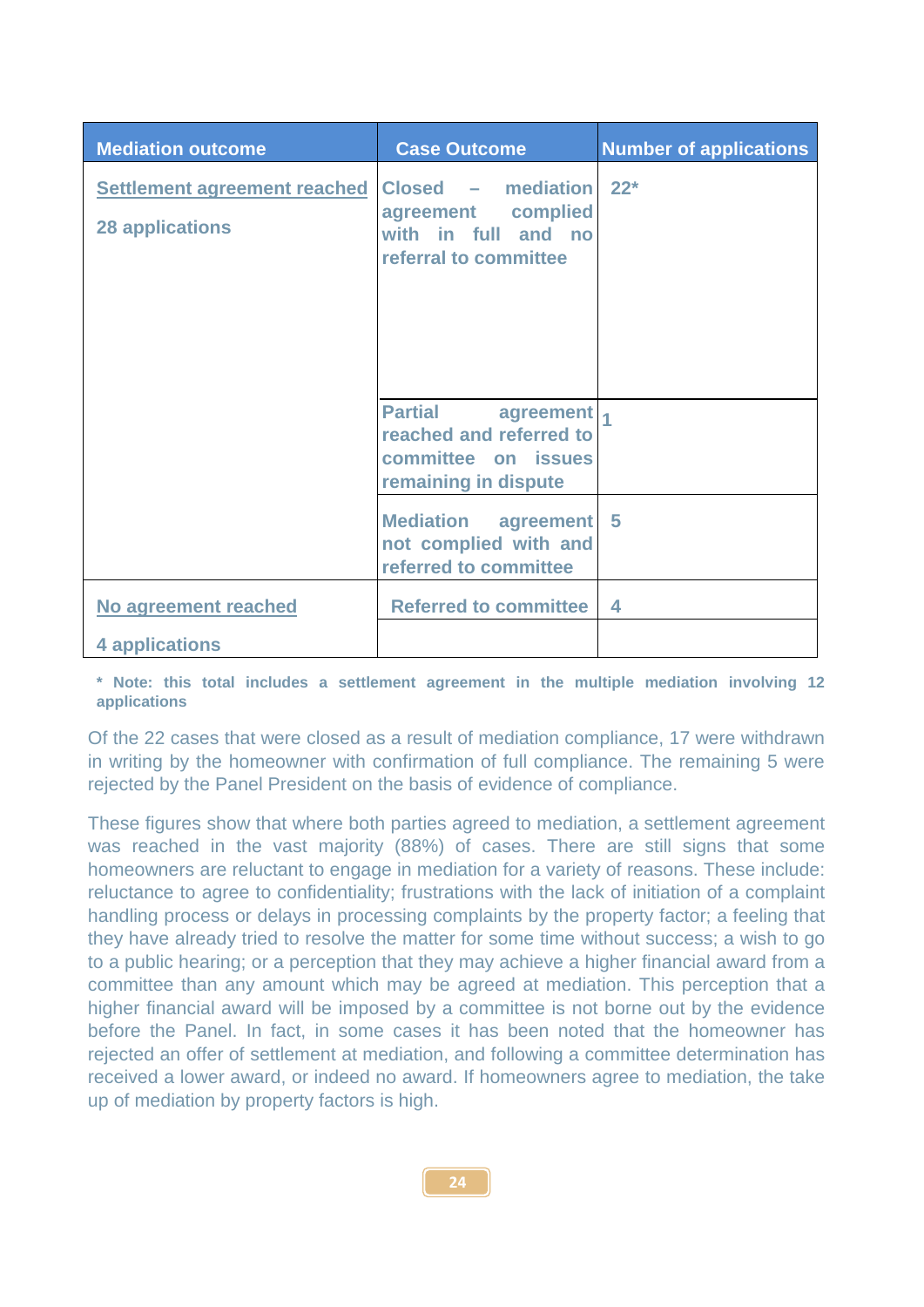#### **Applications withdrawn by the homeowner**

A total of 58 applications were withdrawn by the homeowner. The reasons why these applications were withdrawn are set out in the table below. In the majority of cases, the dispute had been resolved either by the parties or through mediation. The number of applications withdrawn following resolution by parties or at mediation totalled 43 which is a higher figure than the equivalent figure of 18 for the previous year. This may show a growing tendency for parties to engage in dialogue following receipt of an application resulting in mutually agreeable outcomes.

| <b>Reasons for Withdrawal</b>     | 2015 |
|-----------------------------------|------|
| <b>Resolved by Parties</b>        | 26   |
| Process too long/complicated      |      |
| Other reason/No reason given*     | 13   |
| <b>Resolved Through mediation</b> |      |
| <b>TOTAL</b>                      |      |

\*parties are not required to give reasons for withdrawing their application, and reasons can be diverse so they are grouped together when they don't come under one of the other general categories monitored.

#### **Committee composition**

<span id="page-27-0"></span>**.** 

After an application has been accepted by the President of the Panel, it is referred to a Homeowner Housing Committee for determination. The members of the Committee are drawn from the Panel's membership. There will usually be an oral hearing, although the Committee can decide to determine the case on the basis of the written representations submitted by the parties, if both parties agree to this.

Of the hearings arranged for 2015, the composition of the Committees dealing with the applications is shown in the chart on the next page.<sup>[12](#page-27-0)</sup>

<sup>&</sup>lt;sup>12</sup> This data is gathered from all arranged hearings, and includes: applications with multiple hearings (e.g. adjourned hearings and compliance with PFEO hearings); and applications that were resolved or withdrawn leading to proceedings being subsequently cancelled.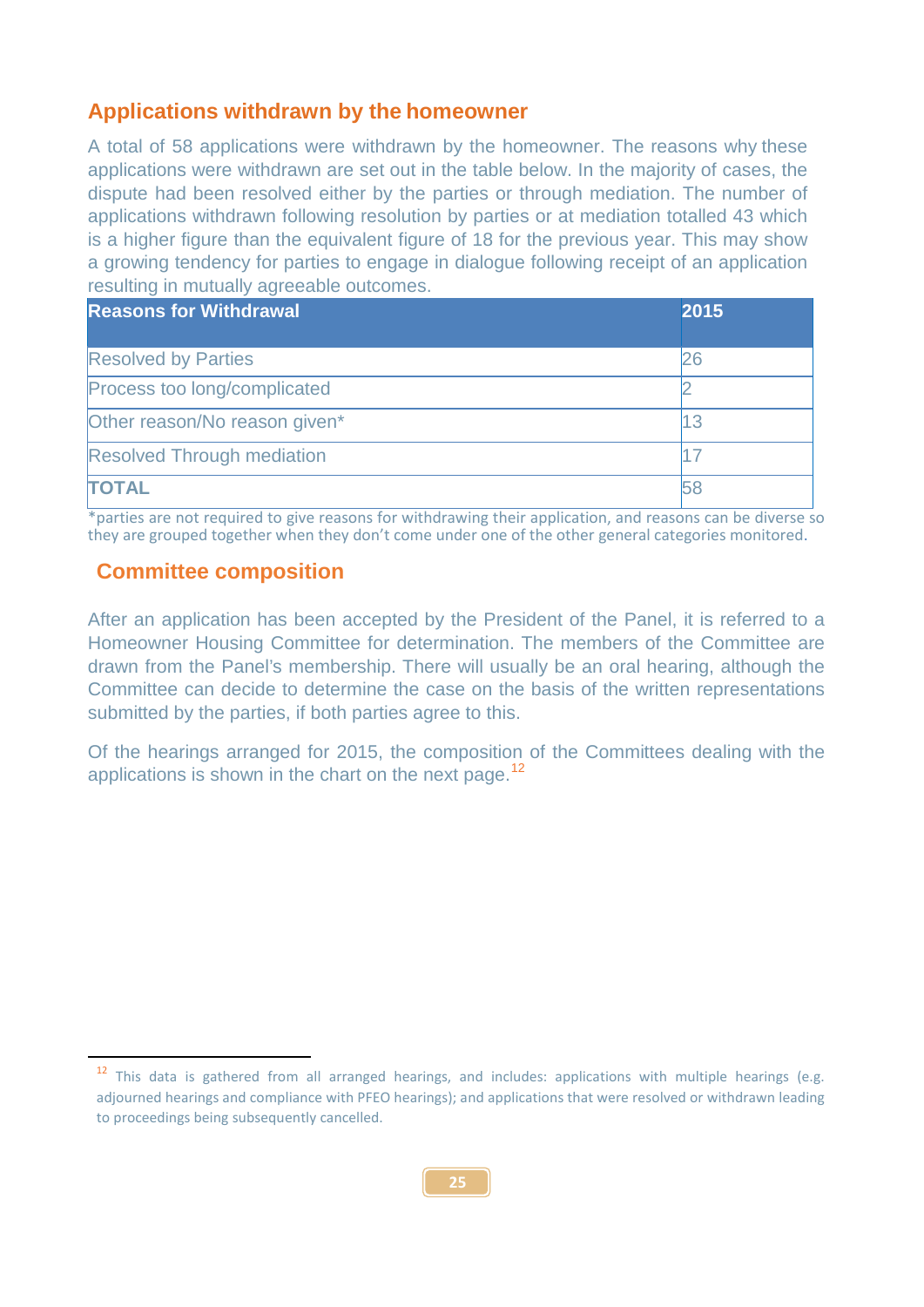![](_page_28_Figure_0.jpeg)

#### **Committee decisions**

The committee issues a written decision to the parties soon after the hearing, along with a statement of reasons for the decision.

If the Committee decides that the property factor has not failed to carry out its factoring duties or comply with the Code of Conduct, it issues a complied decision. If it decides, however, that the property factor has failed to carry out its factoring duties or comply with the Code of Conduct, it will usually issue a Notice of Proposal to make a Property Factor Enforcement Order. This sets out the terms of the Property Factor Enforcement Order (PFEO) which the Committee proposes to make. The notice sets out a timescale within which the parties can make written representations on the terms of the proposed PFEO. Taking into account any written representations received, the Committee will usually issue a PFEO.

The PFEO requires the property factor to carry out actions which the Committee considers necessary and, where appropriate, make such payment to the homeowner as it considers reasonable. It is a criminal offence not to comply with a PFFO without reasonable excuse.

In 2015, committees issued 20 complied decisions and upheld all or part of the homeowner's complaint in 59 cases.

The majority of Committee decisions were reached after an oral hearing, with 8 decisions being made on the basis of written representations.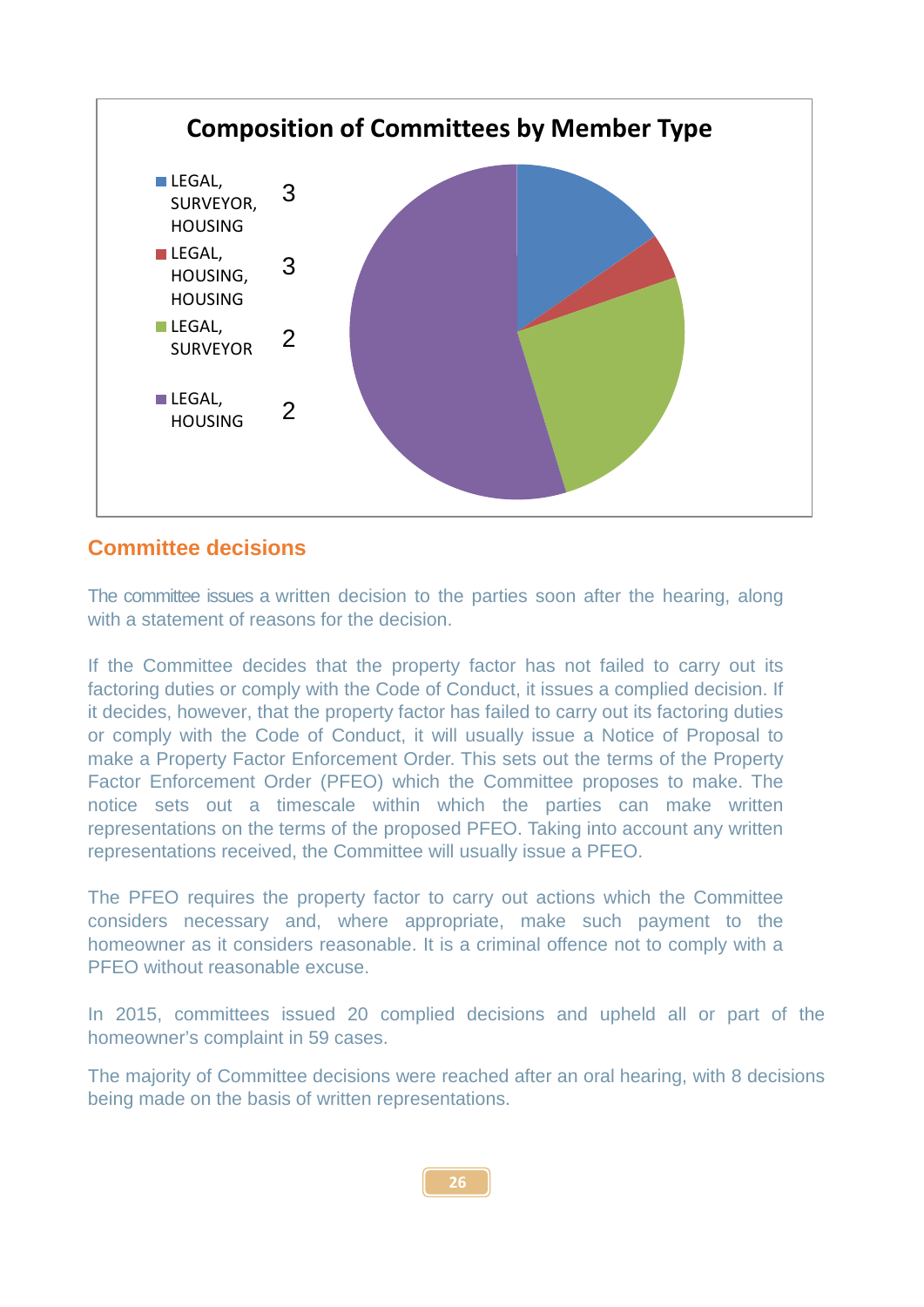| <b>DECISIONS ON APPLICATION</b>                           | <b>NUMBER</b> |
|-----------------------------------------------------------|---------------|
| Complaints in application not upheld (complied decisions) |               |
| Some or all complaints in the application upheld          | 59            |
| Other*                                                    |               |

**\***this includes decisions where preliminary jurisdictional issues prevented the Committee from being able to proceed to make a determination so were decided as non-jurisdictions or incompetent applications.

As in previous years, the most common reason for a complaint under the Code of Conduct to be upheld was a breach of section 2, which is about communication and consultation requirements. There was, as in comparison with 2014, a marked increase in the number of these complaints. More than 50% of complaints made under Section 2 of the Code were upheld.

The number of complaints about a failure to carry out the property factor's duties was also higher than in 2014, with about 50% of these being upheld.

While fewer applications were received than in 2014, the overall number of complaints considered and also the number of complaints upheld were significantly higher than the previous year. This suggests that homeowners are including a greater number of individual complaints within each application than in 2014.

#### **COMPLAINTS CONSIDERED/UPHELD IN 2015**

| <b>CODE SECTION/DUTIES</b>                         | <b>COMPLAINTS</b><br><b>CONSIDERED</b> | <b>COMPLAINTS</b><br><b>UPHELD</b> |
|----------------------------------------------------|----------------------------------------|------------------------------------|
| <b>Section 1: Written Statement of Services</b>    | 42                                     | 9                                  |
| <b>Section 2: Communication and Consultation</b>   | 67                                     | 42                                 |
| <b>Section 3: Financial Obligations</b>            | 43                                     | 19                                 |
| <b>Section 4: Debt Recovery</b>                    | 34                                     | 15                                 |
| <b>Section 5: Insurance</b>                        | 23                                     | 8                                  |
| <b>Section 6: Carrying Out Repairs/Maintenance</b> | 54                                     | 22                                 |
| <b>Section 7: Complaints Resolution</b>            | 49                                     | 23                                 |
| <b>Property Factor Duties</b>                      | 60                                     | 30                                 |
| <b>TOTALS</b>                                      | 372                                    | 168                                |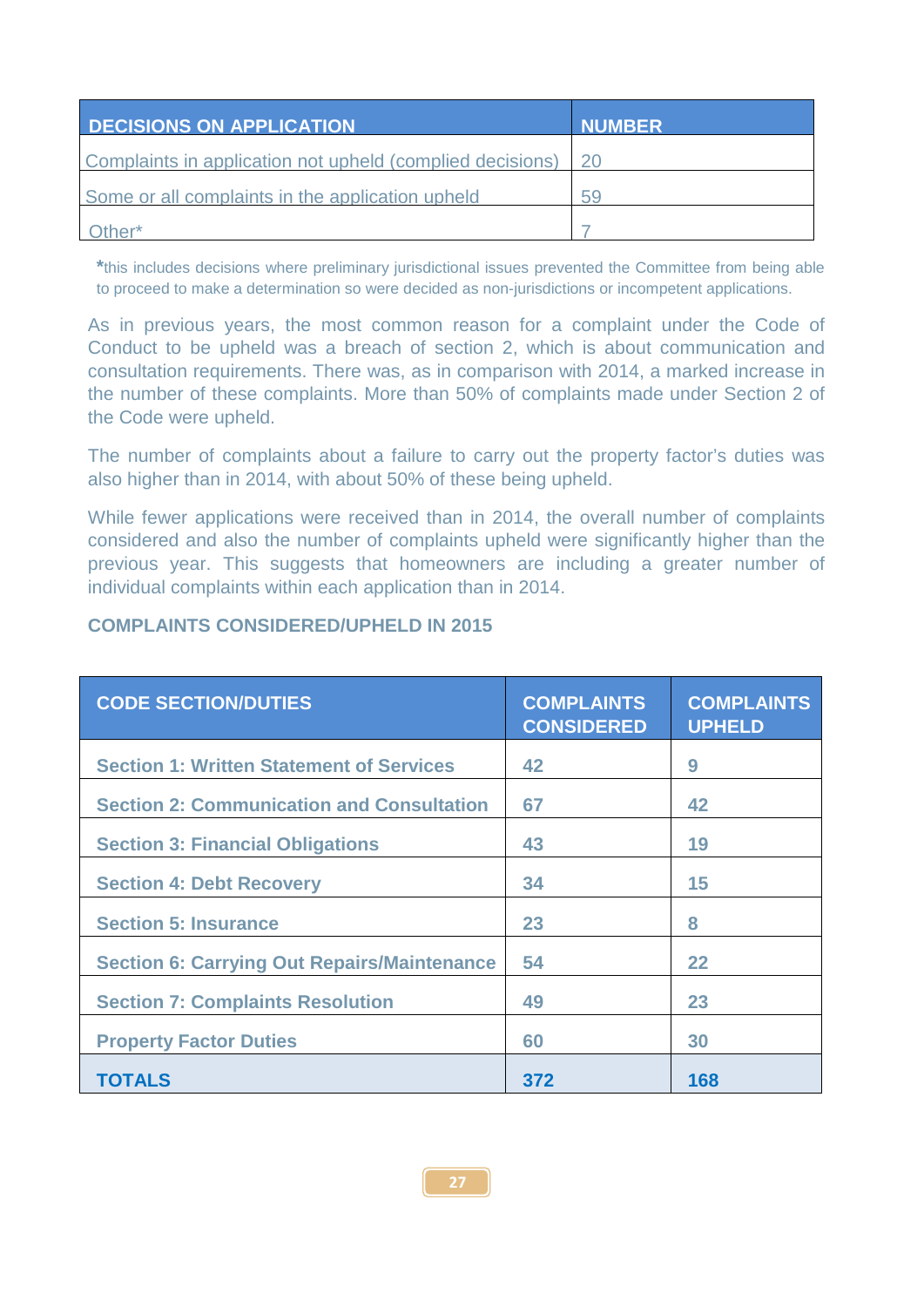#### **Compliance with Property Factor Enforcement Orders (PFEOs)**

Where a PFEO has been issued, the committee makes a decision on compliance with the PFEO after the period for compliance stated in the PFEO has expired. If the Committee is satisfied that the PFEO has been complied with, it issues a Certificate of Compliance.

If the Committee decides that the property factor has failed to comply with the PFEO, it issues a Failure to Comply decision. It also advises the Property Factor Registration Team at the Scottish Government of this failure, and refers the matter to the Police/Procurator Fiscal for prosecution, as it is an offence not to comply with a PFEO.

In 2015, a certificate of compliance was issued by the committee in 23 cases where a PFEO had been issued. A failure to comply decision was issued in 8 cases.

#### **Appeals**

Parties have a right to appeal to the sheriff court against a decision made by a Homeowner Housing Committee. In 2015, one appeal by a property factor was lodged in court, and was dismissed in 2016.